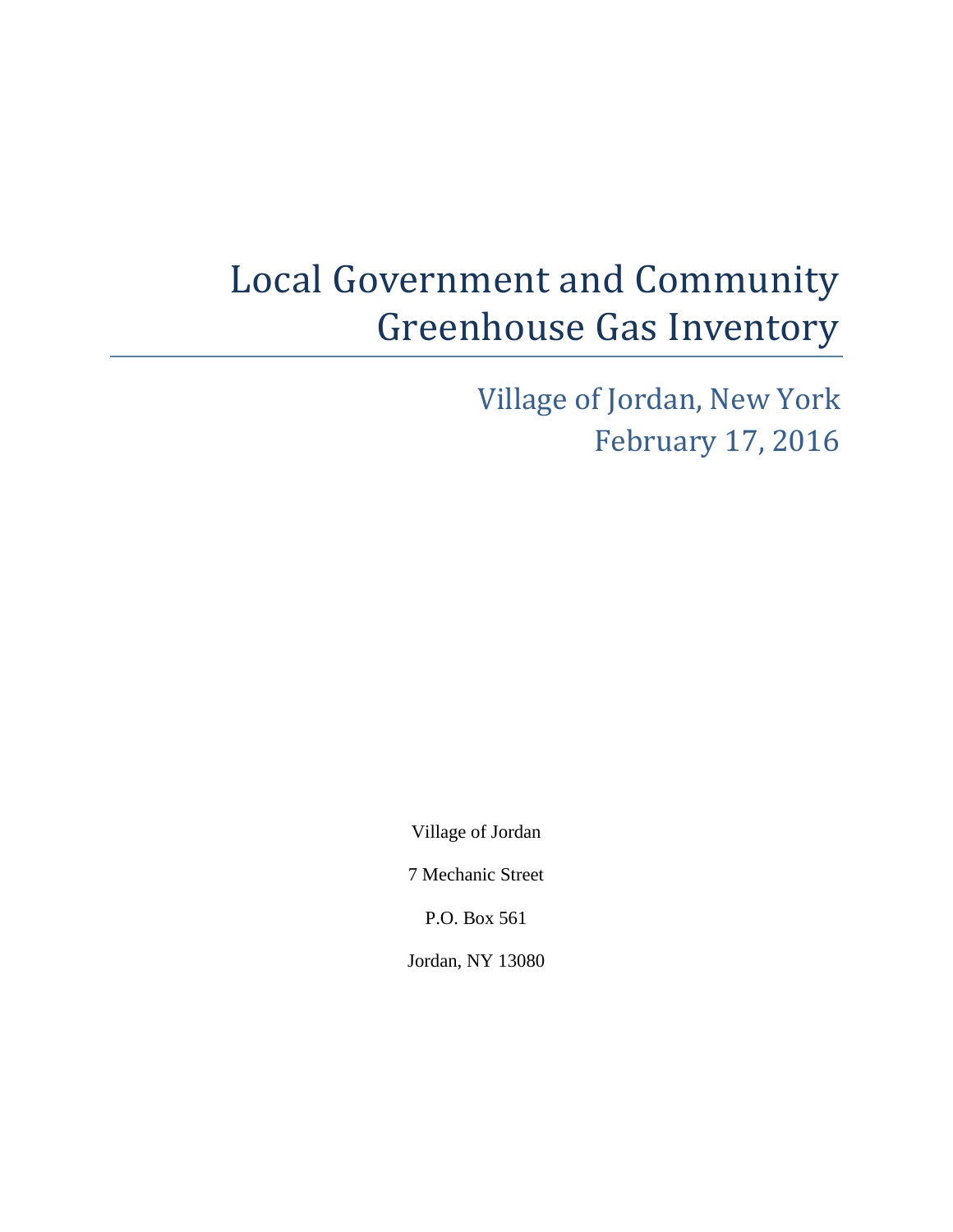# **Table of Contents**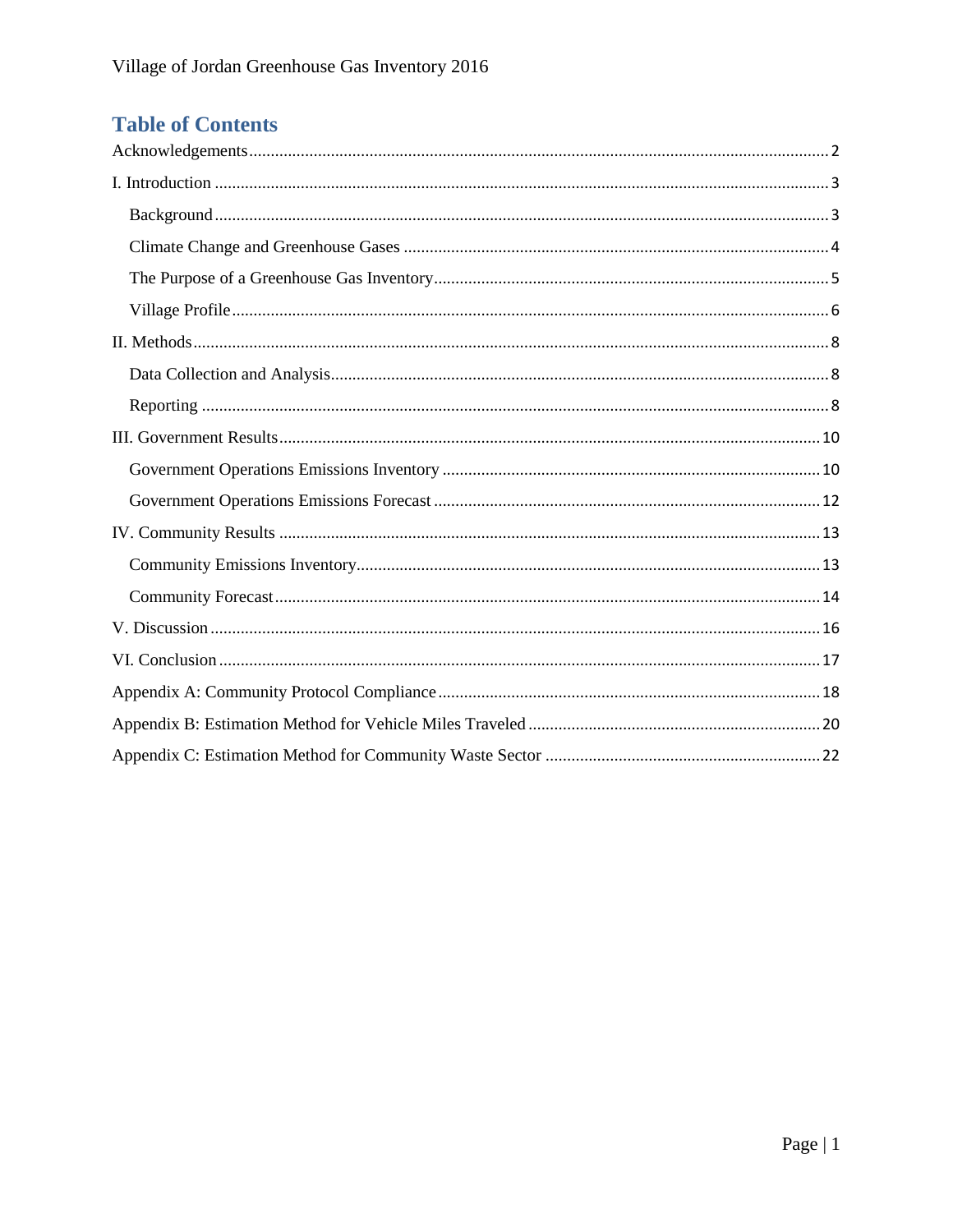# <span id="page-2-0"></span>**Acknowledgements**

The Village of Jordan would like to acknowledge the contributions made to this report by the following:

# **Village of Jordan**

Cynthia Meixner, Village Clerk

## **ICLEI Local Governments for Sustainability**

**Central New York Regional Planning and Development Board** Chris Carrick, Energy Program Manager Amanda Mazzoni, Planner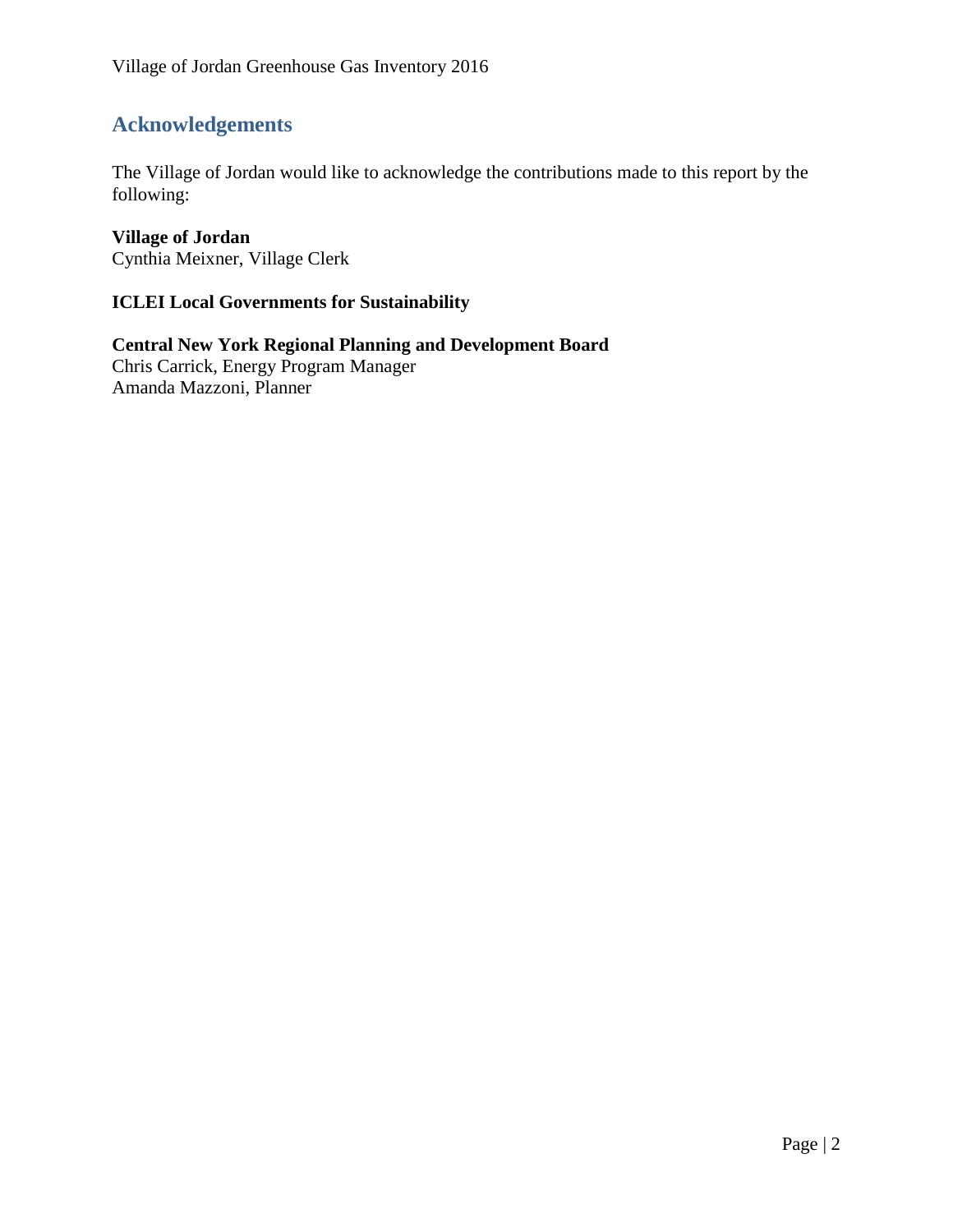# <span id="page-3-0"></span>**I. Introduction**

#### <span id="page-3-1"></span>**Background**

The Village of Jordan has adopted the Climate Smart Communities Pledge as a commitment to greenhouse gas (GHG) emission reduction and climate change mitigation. The Climate Smart Communities Program represents a partnership between New York State and local governments to reduce energy use and GHG emissions. Major steps involved in the program include:

- 1. Adopting the Climate Smart pledge
- 2. Compiling a GHG inventory
- 3. Developing a plan to reduce emissions (Climate Action Plan), and
- 4. Carrying out sustainable development projects.

ICLEI-Local Governments for Sustainability recommends a similar path to follow with 5 milestones (see Figure 1).

The first step in climate action planning is to compile a GHG inventory. A GHG emissions inventory is an audit of activities that contribute to the release of emissions. For this GHG inventory, energy use and waste generation information was gathered and methods of calculation explained in the Local Government Operations Protocol (LGOP) and the US Community Operations Protocol developed by ICLEI-Local Governments for Sustainability were utilized to generate emissions figures. Data for municipal and community-wide energy use and waste production were entered into ICLEI's ClearPath software. The outputs were aggregated into metric tons of  $CO<sub>2</sub>$  equivalent, and emissions were delineated by sector, source, and scope. Data from the inventory will guide policy decisions and energy improvements, inform sustainability projects, and build public support for broader sustainability initiatives in the Village of Jordan.



**Figure 1: ICLEI-Local Governments for Sustainability's 5 Milestone Process**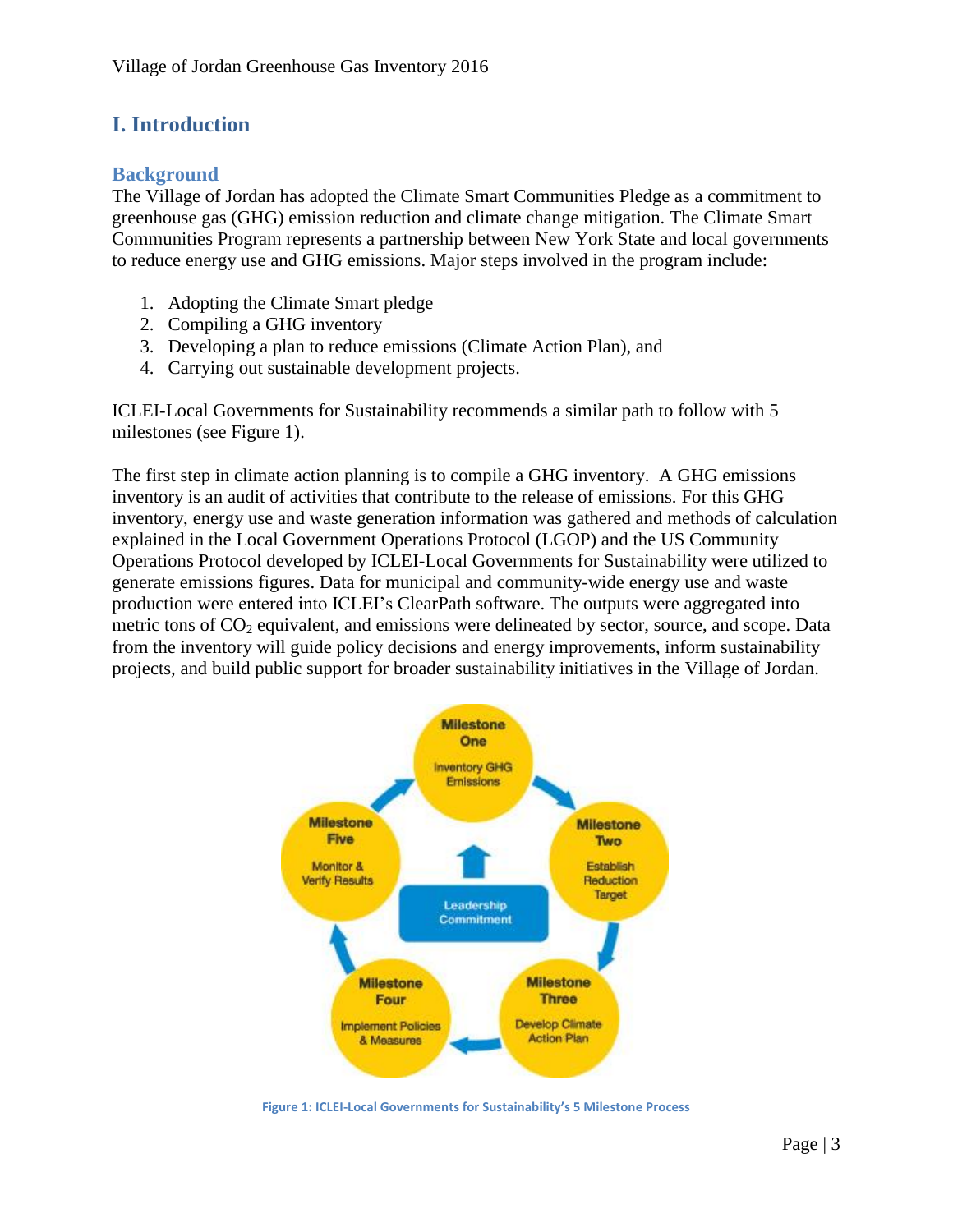#### <span id="page-4-0"></span>**Climate Change and Greenhouse Gases**

New York State outlined projected climate impacts and vulnerabilities during the 2011 ClimAid assessment.<sup>1</sup> The ClimAid report projects changes to ecosystems, with the increased presence of invasive species and shifts in tree composition, while water quality and quantity may also be impacted due to changes in precipitation. Furthermore, there may be beneficial economic impacts, such as a longer recreation season in the summer, and a longer growing season for the agricultural sector due to rising temperatures. Scientific evidence suggests that the impacts of global climate change will be different in various regions, and will include temperature shifts, sea level rise, and human health risks.

Climate change is increasingly recognized as a global concern. Scientists have documented changes to the Earth's climate including the rise in global average temperatures, as well as sea levels, during the last century. An international panel of leading climate scientists, the Intergovernmental Panel on Climate Change (IPCC), was formed in 1988 by the World Meteorological Organization and the United Nations Environment Programme to provide objective and up-todate information regarding the changing climate. In its 2007 Fourth Assessment Report, the IPCC states that there is **a greater than 95 percent chance that rising global** 



**Figure 1: The Greenhouse Effect**

**average temperatures, observed since 1750, are primarily a result of greenhouse gas (GHG)-emitting human activities.<sup>2</sup>**

The rising trend of human-generated GHG emissions is a global threat. The increased presence of these gases affects the warming of the planet by contributing to the natural greenhouse effect, which warms the atmosphere and makes the earth habitable for humans and other species (see Figure 2).<sup>3</sup> Mitigation of GHGs is occurring in all sectors as a means of reducing the impacts of this warming trend. However, scientific models predict that some effects of climate change are inevitable no matter how much mitigative action is taken now. Therefore, climate mitigation actions must be paired with adaptation measures in order to continue efforts to curb emissions contributions to global warming, while adapting communities so that they are able to withstand climate change impacts and maintain social, economic, and environmental resilience in the face of uncertainty. Climate adaptation can take shape through infrastructure assessments and emergency planning, as well as through educational efforts to raise public awareness about potential climate change impacts. In New York State, regional climate change impact and vulnerability assessments will likely increase moving forward, but many local governments

 $\overline{a}$ <sup>1</sup> NYS. 2011. ClimAid. [http://www.nyserda.ny.gov/Publications/Research-and-Development/Environmental/EMEP-](http://www.nyserda.ny.gov/Publications/Research-and-Development/Environmental/EMEP-Publications/Response-to-Climate-Change-in-New-York.aspx)[Publications/Response-to-Climate-Change-in-New-York.aspx](http://www.nyserda.ny.gov/Publications/Research-and-Development/Environmental/EMEP-Publications/Response-to-Climate-Change-in-New-York.aspx)

 $\frac{2}{3}$  NYS. 2011. ClimAid. [http://www.nyserda.ny.gov/Publications/Research-and-Development/Environmental/EMEP-](http://www.nyserda.ny.gov/Publications/Research-and-Development/Environmental/EMEP-Publications/Response-to-Climate-Change-in-New-York.aspx)[Publications/Response-to-Climate-Change-in-New-York.aspx](http://www.nyserda.ny.gov/Publications/Research-and-Development/Environmental/EMEP-Publications/Response-to-Climate-Change-in-New-York.aspx)

<sup>&</sup>lt;sup>3</sup> IPCC. 2007. Fourth Assessment Report. [http://www.ipcc.ch/publications\\_and\\_data/ar4/wg2/en/ch18s18-6.html](http://www.ipcc.ch/publications_and_data/ar4/wg2/en/ch18s18-6.html)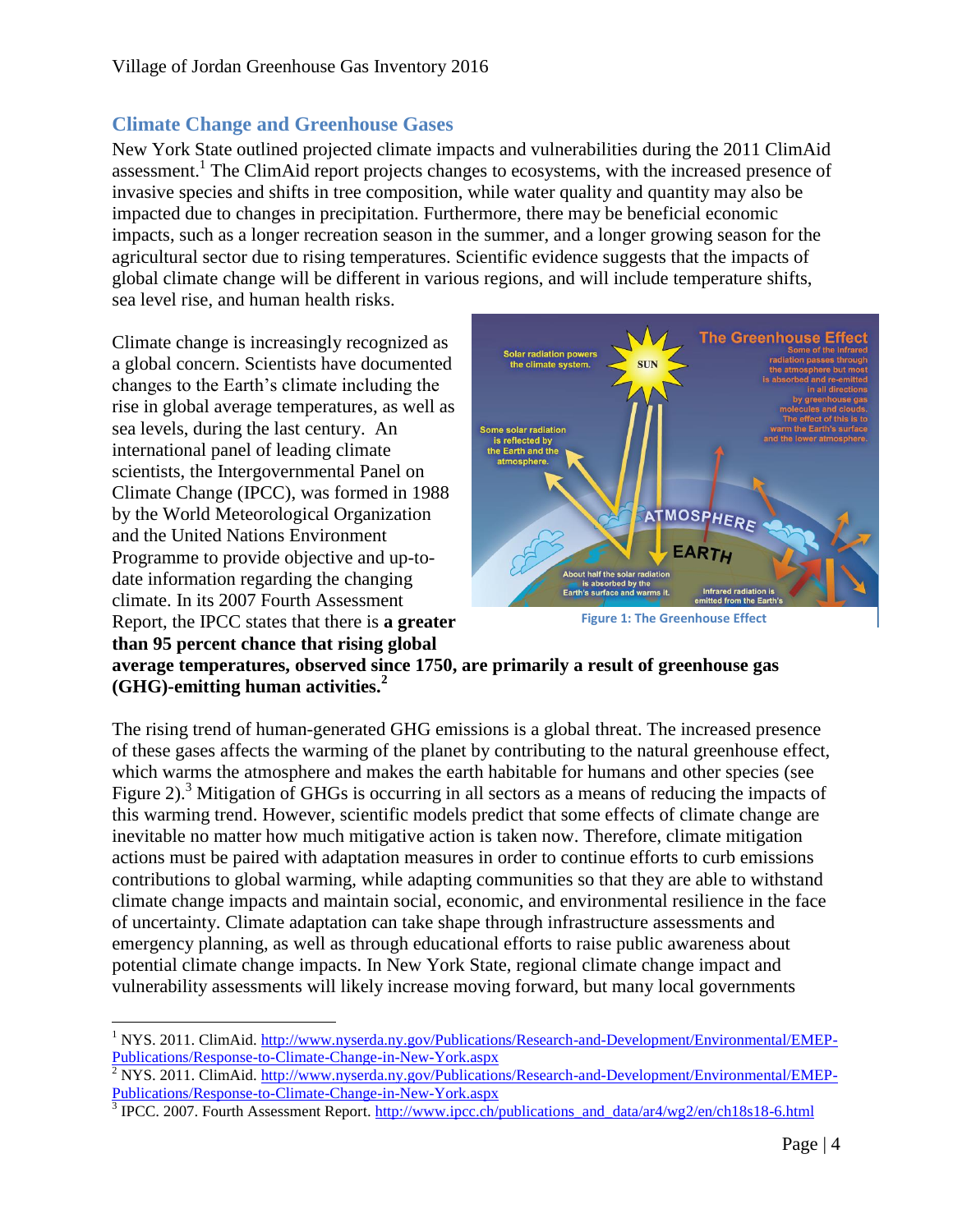across the nation are already taking action to lessen climate impacts through GHG reduction measures and climate adaptation planning.

As scientific evidence of climate change grows, the need for climate action and adaptation will also increase. The goal of building community resilience in order to protect the health and livelihood of residents, as well as natural systems, must serve as a motivating factor in the assessment of greenhouse gas contributions and effective sustainability planning.

#### <span id="page-5-0"></span>**The Purpose of a Greenhouse Gas Inventory**

Many local governments have decided to gain a detailed understanding of how their emissions and their community's emissions are related to climate change and have committed to reducing GHG emissions at the local level. Local governments exercise direct control over their own operations and can lead by example by reducing energy usage in municipal facilities, using alternative fuels for their fleets, and investing in renewable energy sources. Local governments can also influence community-wide activities that contribute to climate change by improving building codes and standards, providing cleaner transportation options, and educating members of the community about their choices as consumers. Each local government is unique with its own set of opportunities, challenges, and solutions, and therefore climate action needs to be tailored to each community at the local level.

Because local governments typically contribute less than ten percent of the total greenhouse gas emissions generated in a given community, ICLEI recommends developing both local government operations and community-wide greenhouse gas emissions inventories and reduction strategies. Before concerted management and reduction of greenhouse gas emissions can occur within our local governments and communities, local governments must undertake a careful measurement and analysis of all GHG sources. A GHG inventory should facilitate keen insight into the types and sources of GHG emissions within a local jurisdiction, and a GHG emissions forecast will project these emissions levels into the future, allowing for better planning and success in managing those emissions.

There are several major benefits for local governments that undertake emissions inventories:

- 1. **Fiscal benefits:** Developing climate and energy strategies can help your local government slash energy costs and save taxpayer dollars. Conducting a GHG emissions inventory will show you exactly where energy is being wasted and identify opportunities to become more efficient.
- 2. **Climate leadership:** By taking action now to address climate change, your local government and elected officials can be recognized for their leadership on climate and energy issues.
- 3. **Community benefits:** Measures to reduce GHG emissions and energy consumption typically have many co-benefits. They can improve air quality and public health, stimulate the local economy, create green jobs, and make communities more livable and walkable.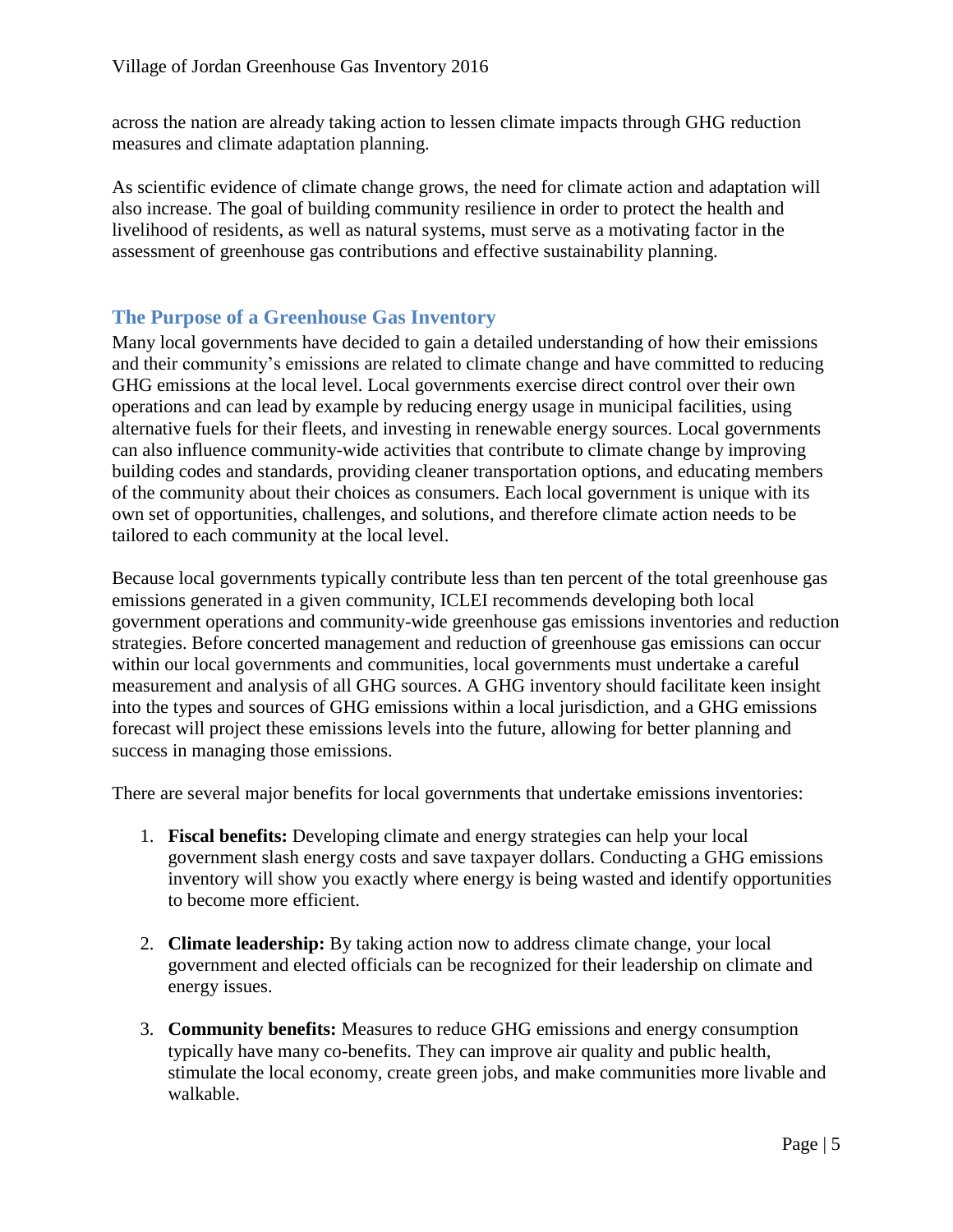4. **Regulatory preparedness:** Although the federal government has yet to produce legislation addressing GHG emissions, a variety of actions at the state and regional levels specifically impact local governments and planning agencies. Taking action now will help your jurisdiction prepare for any future legislative requirements and position your local government for successful compliance.

The Village of Jordan is becoming increasingly interested with sustainable initiatives, and in 2014 signed on with a team from the Central New York Regional Planning and Development Board to conduct a greenhouse gas inventory. Through this initiative, the village hopes to monitor and audit their emissions in order to discover new ways to decrease their carbon footprint as well as incorporate sustainable alternatives into their village planning.

### <span id="page-6-0"></span>**Village Profile**

The Village of Jordan is located in western Onondaga County within the Town of Elbridge. The village covers an area of 1.15 square miles, and the majority of that area is used for residential purposes. According to the 2014 American Community Survey, the village has a population of 1,390 residents, with 511 occupied housing units. Of the occupied housing units, 363 units are owner-occupied with an average household size of 3.07 persons, while 148 units are renteroccupied with an average household size of 1.85 persons. 4 The majority of homes, 55.1%, were built in 1939 or earlier. Most homes in the village are heated by natural gas (76.3%), although 19% are heated using electricity, 9% are heated with coal or coke, 2% are heated with wood, and 5% are heated with another fuel.<sup>5</sup>

The average July high temperature in the Village of Jordan is 81° F and the average January low is Jordan is 16.8° F. Jordan has an average of 39.3 inches of rainfall and 94.3 inches of snowfall per year, compared to the U.S. average of 36.5 inches of rainfall and 25 inches of snowfall.<sup>6</sup>

The majority of Jordan residents (94.5%) work outside of the village, and the majority of people who work in the Village of Jordan (94.5%) live outside of the village.<sup>7</sup> Approximately 20.4% of Jordan residents employed outside of the village work in the City of Syracuse, and 14.7% work in the Town of Elbridge.<sup>8</sup> Average travel time to work for a Jordan resident is 24.8 minutes.<sup>9</sup>

Considering the community's older housing stock, the fact that over one-fifth of homes use electricity or coal for heating, the community's geographic location relative to International Energy Conservation Code (IECC) climate zone<sup>10</sup>, and the relatively high portion of residents that work outside of the village, it is expected that there are many opportunities to reduce community greenhouse gas emissions by increasing the use of air sealing and insulation in homes and businesses, cleaner technologies for heating such as ground or air source heat pumps, and electric and other alternative fuel vehicles. The implementation of these types of energy

 $\overline{\phantom{a}}$ 4 2014 American Community Survey

<sup>5</sup> 2014 American Community Survey

<sup>&</sup>lt;sup>6</sup> [http://www.bestplaces.net/climate/city/new\\_york/jordan](http://www.bestplaces.net/climate/city/new_york/jordan)

<sup>&</sup>lt;sup>7</sup> [http://onthemap.ces.census.gov/index.html;](http://onthemap.ces.census.gov/index.html) Village of Jordan

<sup>&</sup>lt;sup>8</sup> [http://onthemap.ces.census.gov/index.html;](http://onthemap.ces.census.gov/index.html) Village of Jordan

<sup>&</sup>lt;sup>9</sup> 2014 American Community Survey

<sup>&</sup>lt;sup>10</sup> <https://energycode.pnl.gov/EnergyCodeReqs/?state=New%20York>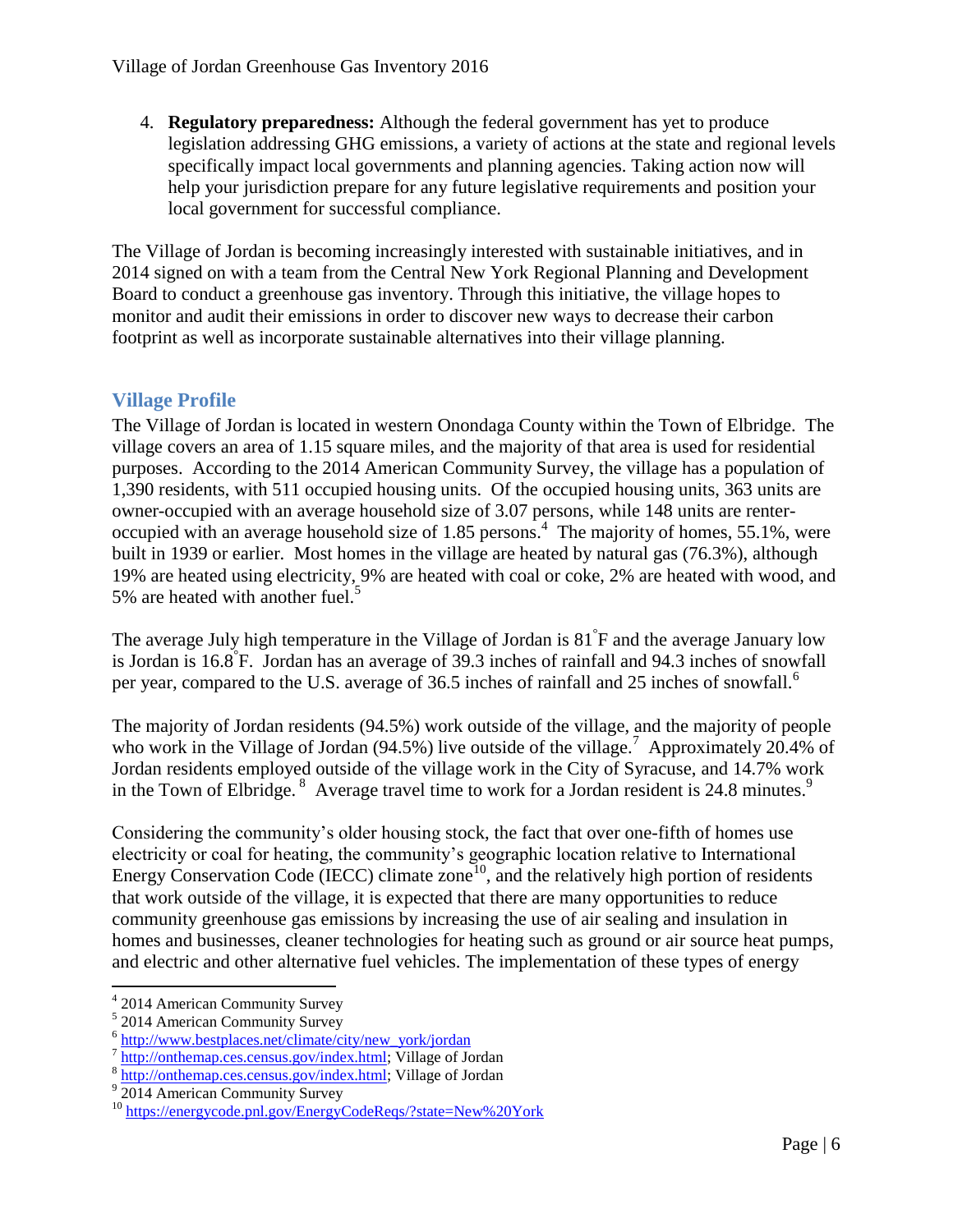conservation measures can be explored in a Climate Action Plan which should be completed as a next step to this Greenhouse Gas Inventory report.



**Figure 3: Village of Jordan Map**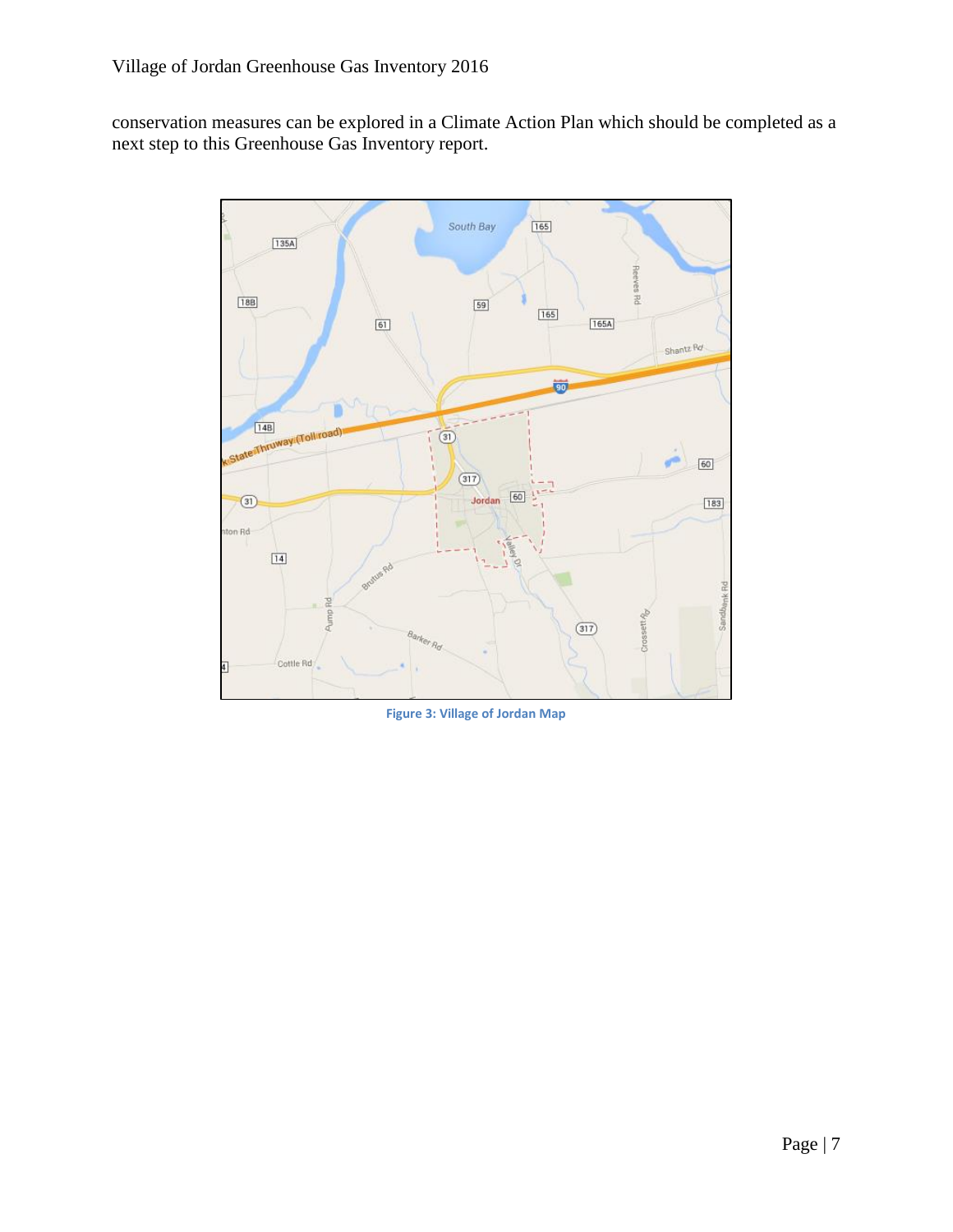# <span id="page-8-0"></span>**II. Methods**

#### <span id="page-8-1"></span>**Data Collection and Analysis**

Fuel and energy use data associated with GHG emissions were collected for community and municipal operations within the Village of Jordan for the baseline year 2014 following ICLEI-Local Governments for Sustainability's Local Government Operations Protocol (LGOP) and the US Community Operations Protocol. Emissions were also forecasted for the year 2025 for both government and community operations based on current and projected energy use trends and waste production trends. ICLEI's ClearPath software was used to analyze energy use and convert information into emissions data, measured in metric tons of carbon dioxide equivalent  $(MTCO<sub>2</sub>e)$ . The software streamlines the process of converting different sources, units, and varieties of emissions into comparable energy use and emissions figures.

#### <span id="page-8-2"></span>**Reporting**

The three most prevalent greenhouse gases, and therefore the focus of this analysis, are carbon dioxide  $(CO_2)$ , methane  $(CH_4)$  and nitrous oxide  $(N_2O)$ . The units used to discuss these gases in aggregate is carbon dioxide equivalent  $(CO<sub>2</sub>e)$ , which is a conversion based on each gas' Global Warming Potential (GWP), or the impact of 1 unit of each gas in the atmosphere compared to 1 unit of  $CO<sub>2</sub>$  (see Table 1). Emissions measured in  $CO<sub>2</sub>e$  can be categorized in various ways, including by scope, sector, and source.

| <b>Greenhouse Gas (GHG)</b> | <b>Global Warming Potential</b><br>(GWP) |
|-----------------------------|------------------------------------------|
| Carbon Dioxide $(CO2)$      |                                          |
| Methane $(CH_4)$            | ን 1                                      |
| Nitrous Oxide $(N_2O)$      | 310                                      |

**Table 1: Global Warming Potential of Greenhouse Gases**

The scope distinction, which labels the emissions sources within a local government as either scope 1, 2, or 3, distinguishes between what is directly emitted (scope 1) and indirectly emitted (scopes 2 and 3) (see Table 2). Local governments inherently have more control over the emissions in scopes 1 and 2 due to the behavioral and often function-specific nature of scope 3 emissions sources, and therefore scope 3 emissions are optional to report in GHG inventories. However, governments and communities are increasingly accounting for all three scopes in their inventory analyses in an effort to conduct more comprehensive carbon footprint assessments.

It is important to use the scope distinction, rather than just an aggregate emissions total, when evaluating the local government GHG footprint because other government inventories (such as Onondaga County or New York State) will likely account for the same emissions. If scope distinctions are not made, then there is the potential for double-counting certain sources in these aggregated reporting formats (such as electricity consumed by the village (scope 2) and the same electricity generated by plants in the State (scope 1)).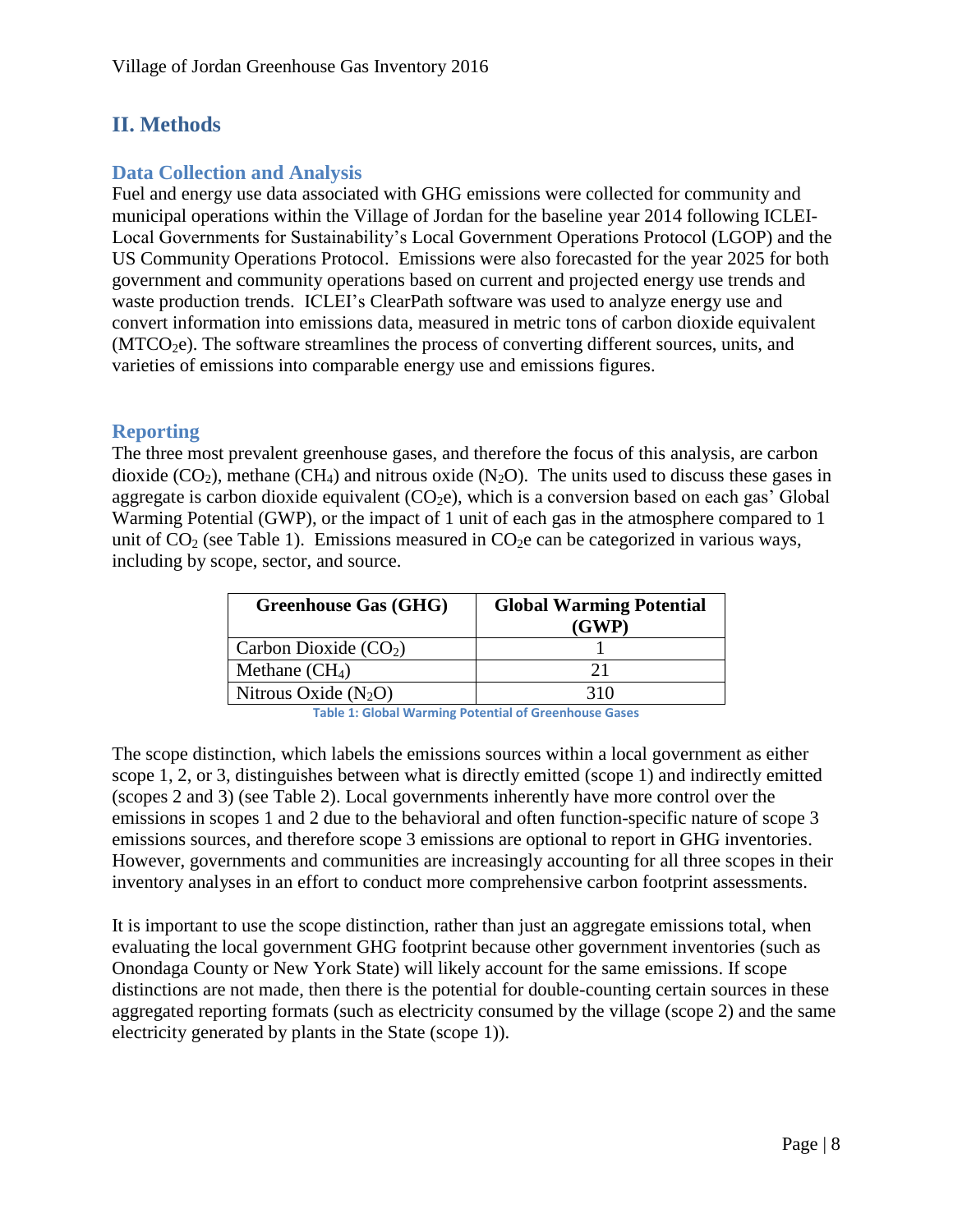| <b>Scope</b>          | <b>Emissions Activity</b>                                                   | <b>Examples</b>                                                                                                        |
|-----------------------|-----------------------------------------------------------------------------|------------------------------------------------------------------------------------------------------------------------|
|                       | All direct GHG emissions                                                    | Onsite governmental emissions, vehicle fleet<br>emissions, onsite commercial, residential, and<br>industrial emissions |
| $\mathcal{D}_{\cdot}$ | All indirect GHG gases related to<br>the consumption of purchased<br>energy | Emissions related to purchased steam, heating,<br>cooling, and electricity                                             |
| 3                     | All other indirect emissions not<br>included in Scope 2                     | Emissions from was tewater and solid was te processes,<br>employee commute, household waste, and<br>commercial waste   |

**Table 2: Emission Scope Distinctions**

Emissions data can also be reported by sector. Sectors are included or excluded in the boundaries of GHG inventories based on availability of data, relevance to emissions totals, and scale to which they can be changed. For example, if a municipality's wastewater is treated at a wastewater treatment facility that is located outside of the municipality's boundaries and is therefore not able to be changed by the municipality alone, facility emissions do not need to be included in the inventory).

Finally, emissions data can be reported by source. Electricity, natural gas, wood, and fuel oil would be sources of emissions within the "Residential Energy Use" or "Commercial Energy Use" sectors, while gasoline, diesel, and ethanol would be sources of emissions within the "Transportation" sector.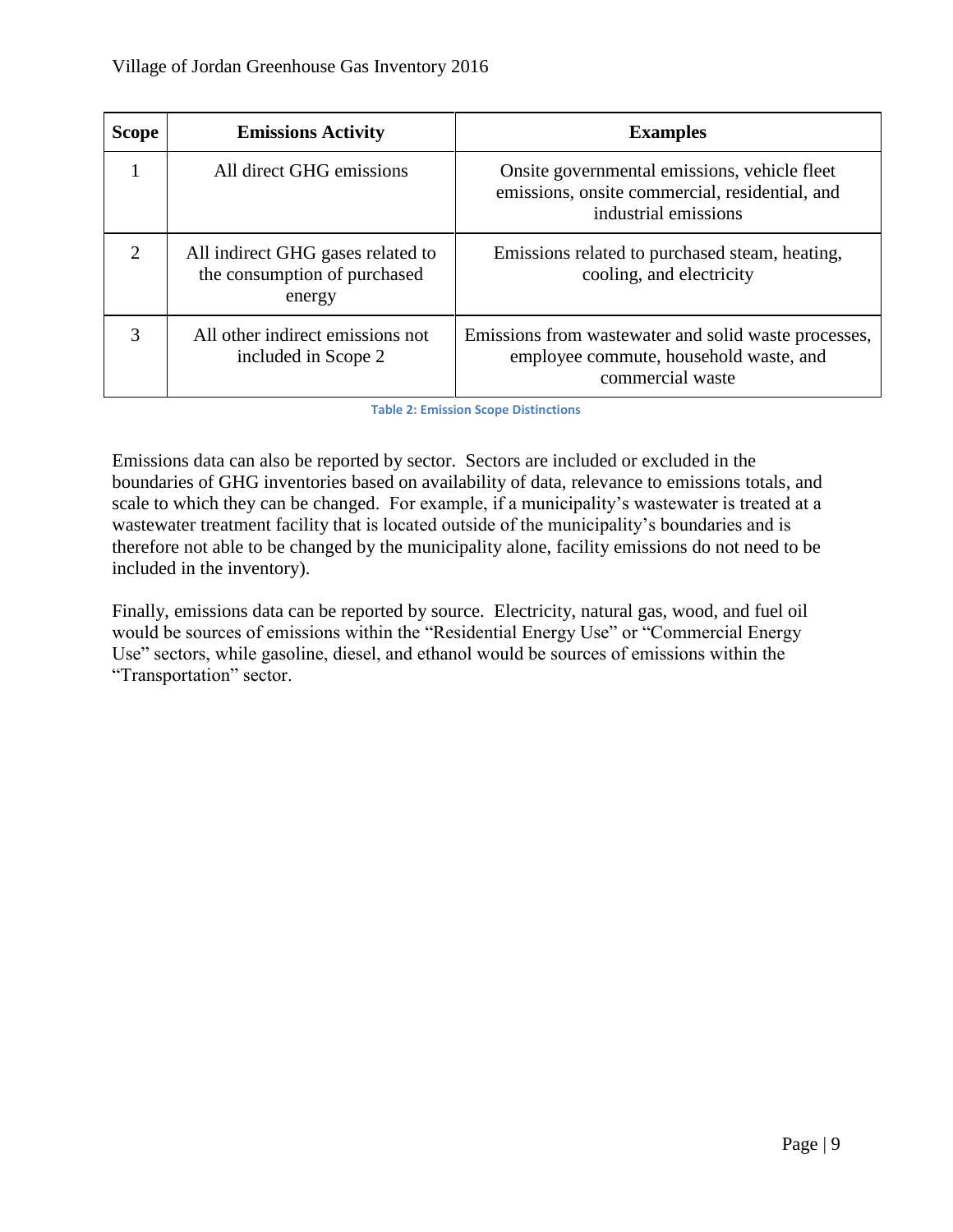# <span id="page-10-0"></span>**III. Government Results**

#### <span id="page-10-1"></span>**Government Operations Emissions Inventory**

In 2014, the Village of Jordan's government emissions totaled 216 MTCO<sub>2</sub>e. The largest sources of government emissions in the Village of Jordan in 2014 were electricity and natural gas, accounting for 69 MTCO<sub>2</sub>e (32%) and 68 MTCO<sub>2</sub>e (32%), respectively.



**Figure 4: 2014 Government Operations Emissions by Source**

Government emission sectors inventoried include: buildings and facilities, streetlights and traffic signals, water/sewer facilities, wastewater facilities, and vehicle fleet. The buildings and facilities fleet sector contributed to the largest percentage of emissions in the 2014 base year, accounting for  $72 \text{ MTCO}_2$ e, or  $33\%$  of the government's total emissions. The wastewater facilities sector was the next highest emitting sector, producing  $68$  MTCO<sub>2</sub>e, or 32% of total municipal emissions, followed by the vehicle fleet sector, which produced 50 MTCO<sub>2</sub>e, or 23% of total emissions, followed by the streetlights and traffic signals sector, which produced 15  $MTCO<sub>2</sub>e$ , or 7% of total emissions, and the water/sewer sector, which produced 10 MTCO<sub>2</sub>e, or 5% of government emissions.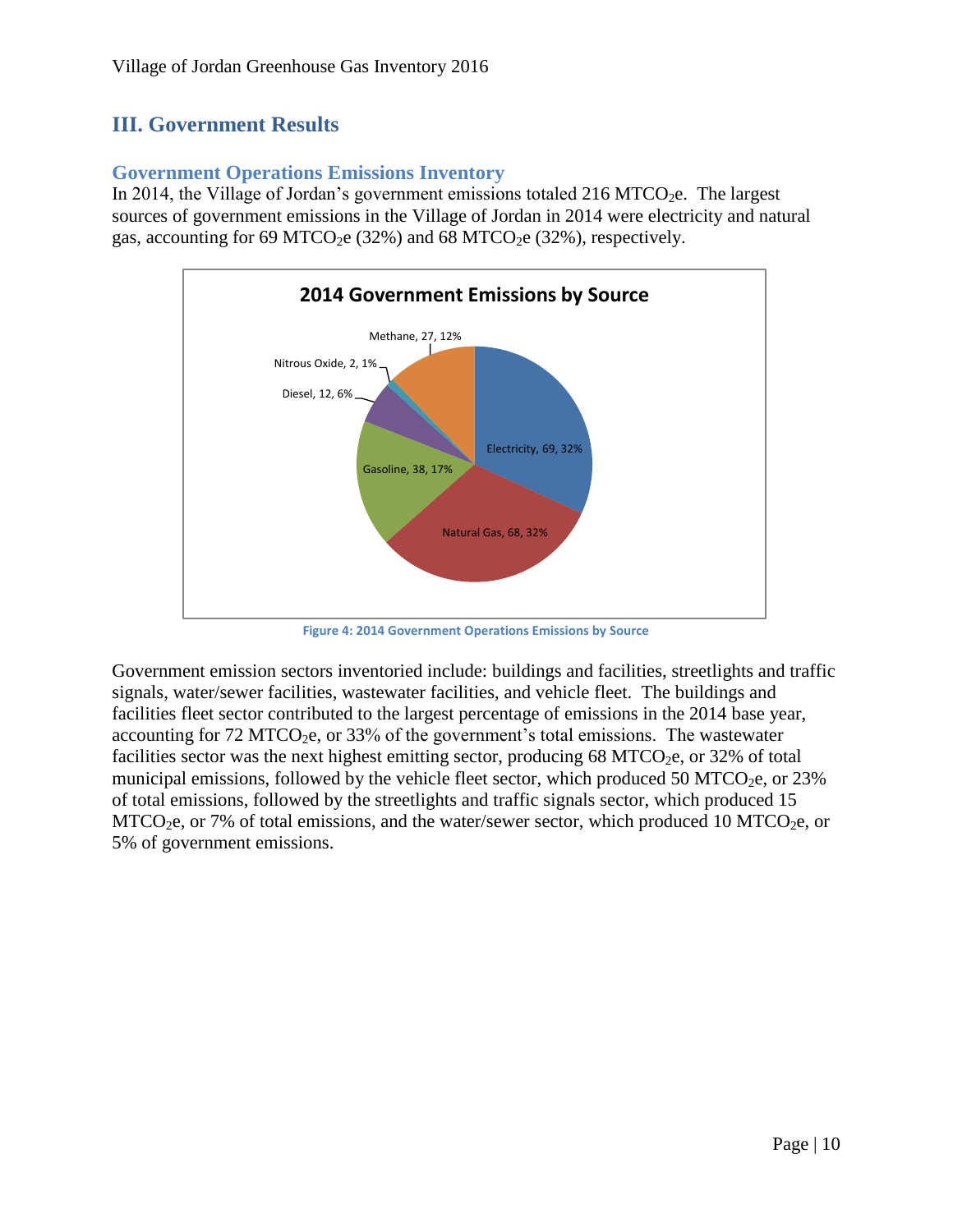

**Figure 5: 2014 Government Operations Emissions by Sector**

Energy use by sector in the government mimics emissions by sector in the government, with the buildings and facilities sector using the greatest amount of energy in 2014, using 1,344 million Btu (MMBtu) of energy, or 41% of the government's total energy use. The wastewater facilities and vehicle fleet sectors consumed the next highest amount of energy, both using 736 MMBtu, or 22% of total municipal energy use, followed by the streetlights and traffic signals sector, which consumed 283 MMBtu, or 9% of total energy used, and water/sewer facilities, which used 189 MMBtu, or 6% of total energy used by the government.



**Figure 6: 2014 Government Operations Energy Use by Sector**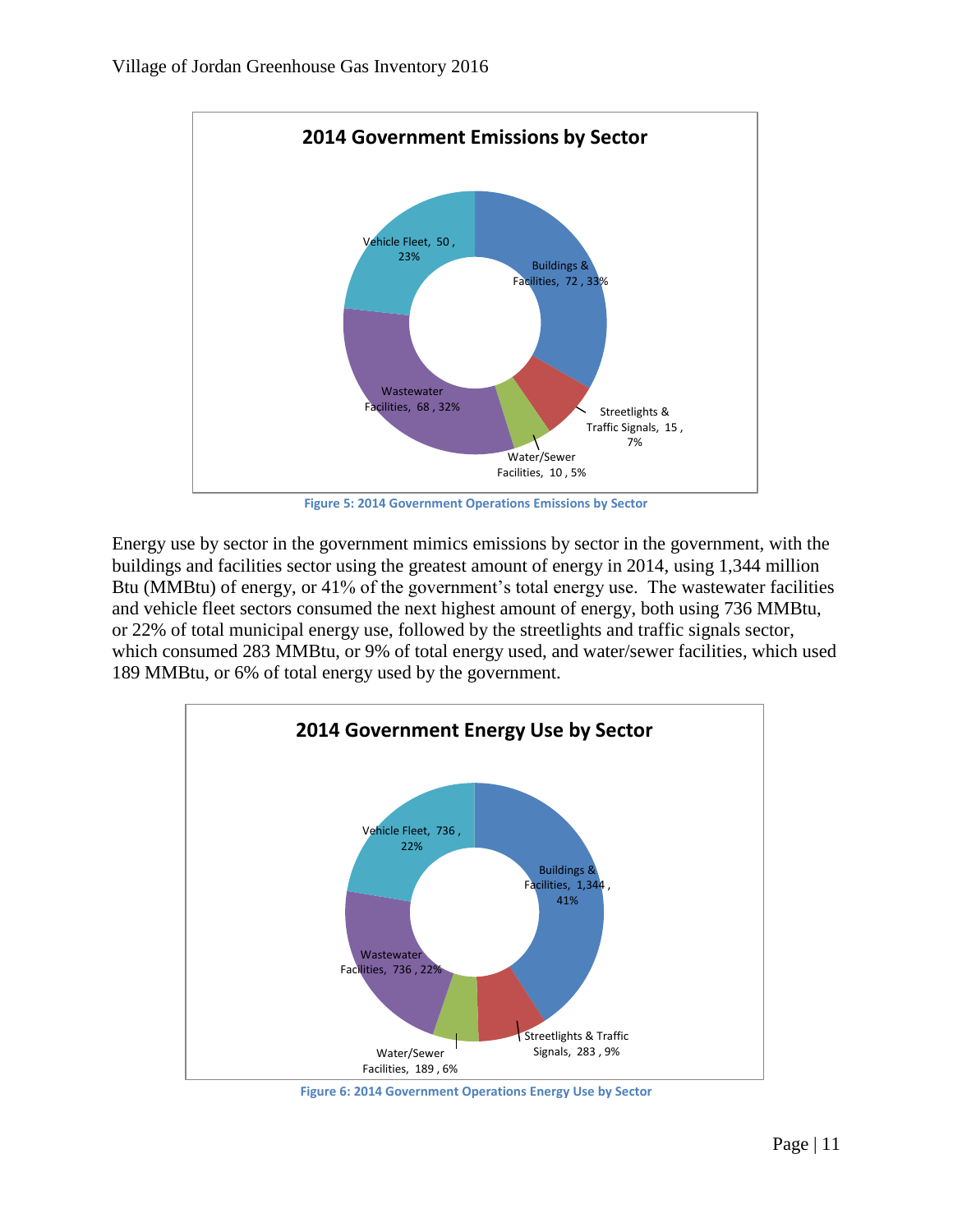Government emissions can also be broken down into scope. Scope 1 represents onsite emissions created and totaled 147 MTCO<sub>2</sub>e, or 68% of government emissions in 2014. Scope 2 represents off-site emissions created by energy used by the municipality and totaled 69 MTCO<sub>2</sub>e, or 32% of total government emissions in 2014. Scope 3 emissions were not inventoried for this report.



**Figure 7: 2014 Government Operations Emissions by Source**

#### <span id="page-12-0"></span>**Government Operations Emissions Forecast**

The projected government greenhouse gas emissions for 2025 are 226 metric tons, which is 10 metric tons of  $CO<sub>2</sub>e$  more than the baseline year total. The projected forecast for 2025 government emissions is based on a single-rate population growth factor. Emissions are expected to increase very slightly in all sectors.



**Figure 8: Government Operations Emissions Forecast**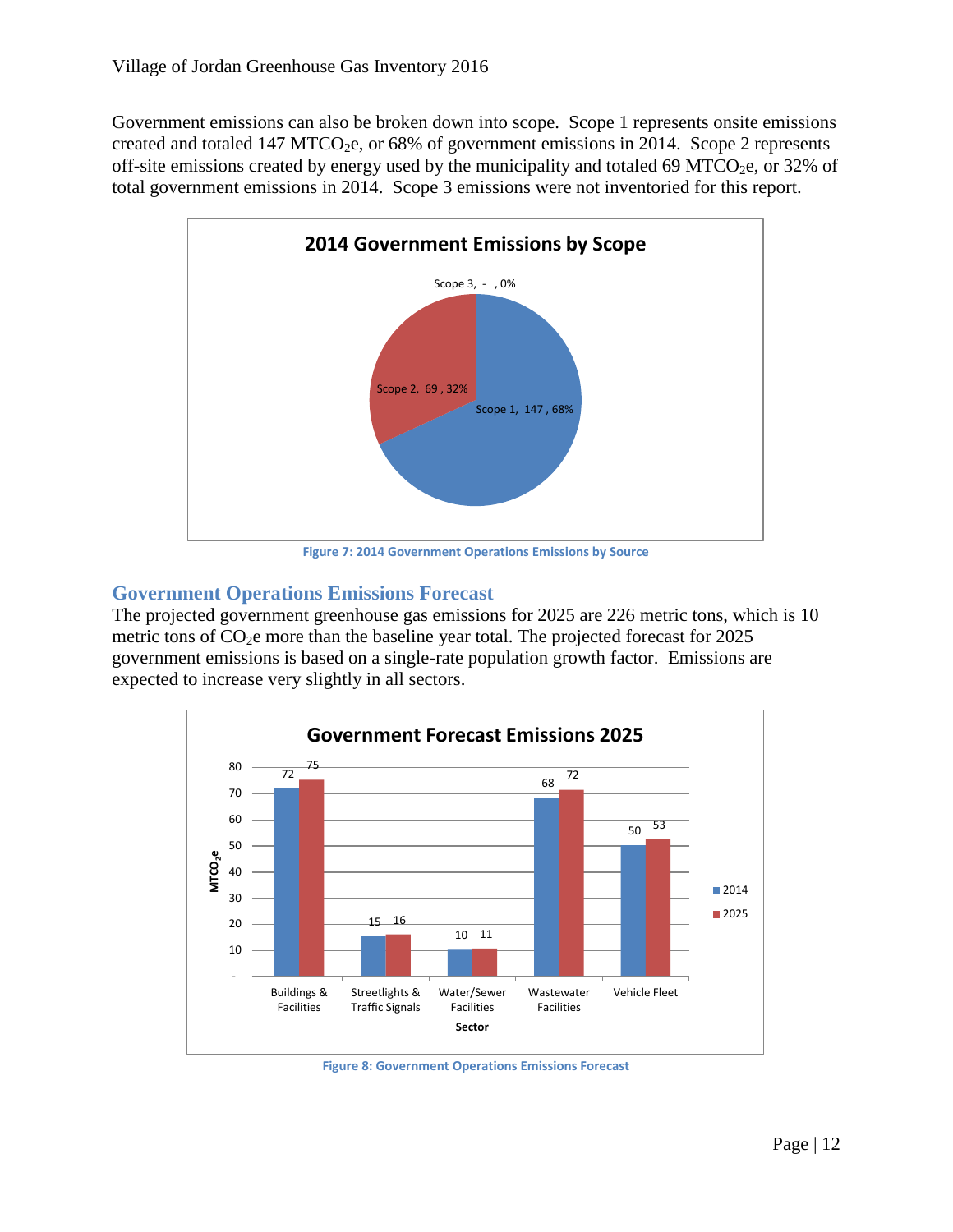# <span id="page-13-0"></span>**IV. Community Results**

#### <span id="page-13-1"></span>**Community Emissions Inventory**

In 2014, the Village of Jordan's community emissions totaled 7,560 MTCO<sub>2</sub>e. The largest source of community emissions in the Village of Jordan in 2014 was electricity, accounting for  $3,449$  MTCO<sub>2</sub>e, or 41% of all community emissions. Natural gas and gasoline were also large emitting sources, producing  $2,766 \text{ MTCO}_2$ e (37%) and  $1,240 \text{ MTCO}_2$ e (16%), respectively. Jordan residents used an average of 7,867 kWh and 83.0 MMBtu of natural gas per household, compared to an average of 6,570 kWh and 86.4 MMBtu of natural gas used per household in CNY (Cayuga, Cortland, Madison, Onondaga, and Oswego Counties).<sup>11</sup>



**Figure 9: 2014 Community Emissions by Source**

Community emission sectors inventoried include: residential energy use, commercial/industrial energy use, transportation, and solid waste. The residential energy use sector contributed to the largest percentage of emissions in the 2014 base year, accounting for  $3,005$  MTCO<sub>2</sub>e, or 40% of the community's total emissions. Commercial/industrial energy use was the next highest emitting sector, producing  $2,840$  MTCO<sub>2</sub>e, or 37% of total community emissions, followed by the transportation sector, which produced  $1,637$  MTCO<sub>2</sub>e, or 22% of total emissions. The smallest emitting sector was solid waste, which produced 79 MTCO<sub>2</sub>e, or 1% of total community emissions. Annually, community members in the Village of Jordan create about  $4.2 \text{ MTCO}_2$ e per capita through residential, commercial, and industrial energy usage, which is 27% higher than the 2010 CNY average of 3.3 MTCO<sub>2</sub>e per capita in these sectors.<sup>12</sup>

 $\overline{\phantom{a}}$ <sup>11</sup> *VisionCNY: Central New York Regional Sustainability Plan*, June 2013, page 23. <sup>12</sup> *Central New York Greenhouse Gas Inventory*, page 18. [http://www.dec.ny.gov/docs/administration\\_pdf/cnymethod.pdf](http://www.dec.ny.gov/docs/administration_pdf/cnymethod.pdf)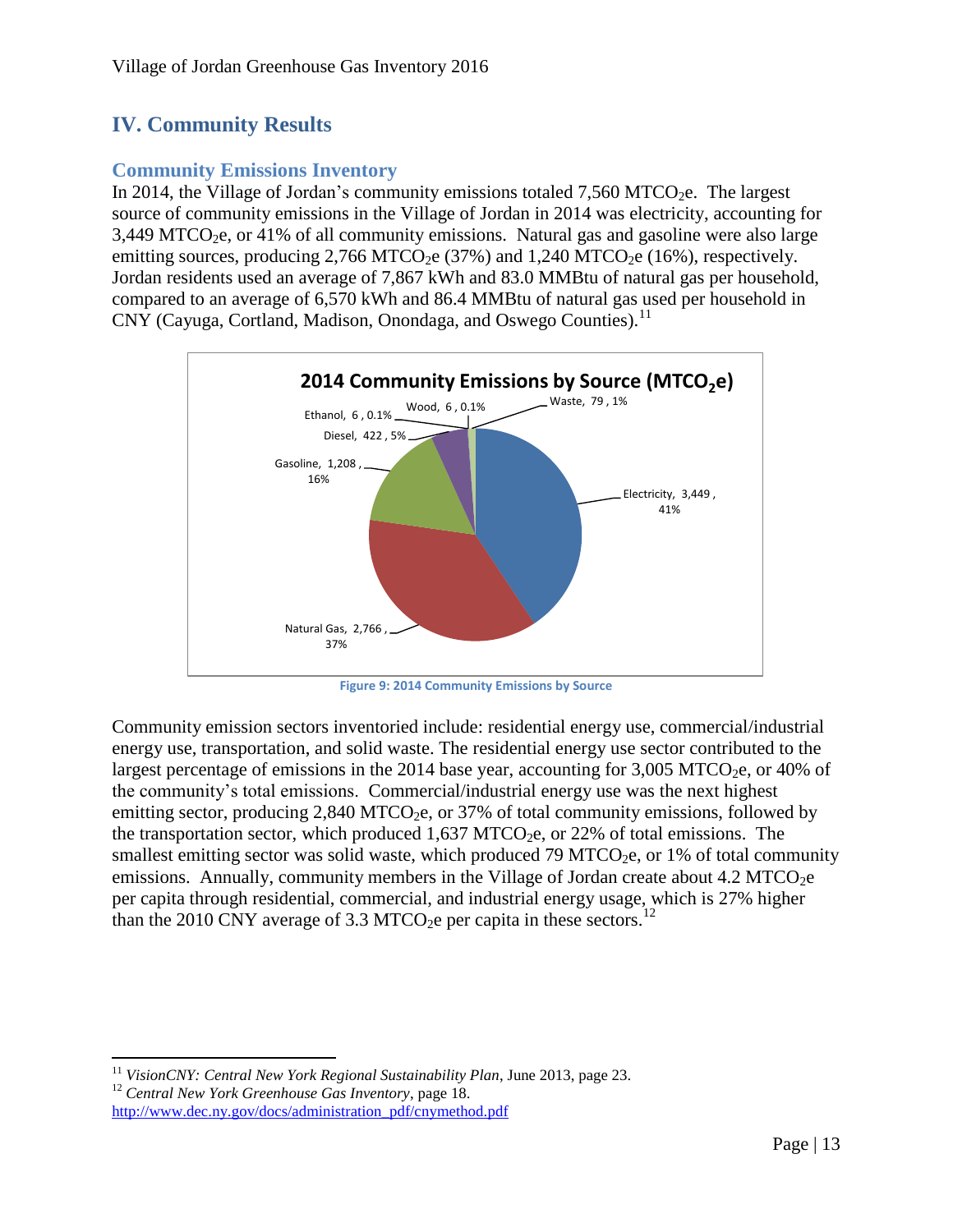

**Figure 10: 2014 Community Emissions by Sector**

Energy use by sector in the community mimics emissions by sector in the community, with the residential energy use sector using the greatest amount of energy in 2014, using 56,276 million Btu (MMBtu) of energy, or 42% of the community's total energy use. Commercial/industrial energy use consumed the next highest amount of energy, using 52,589 MMBtu, or 40% of total community energy use, followed by the transportation sector, which consumed 24,510 MMBtu, or 18% of total energy used. The solid waste sector did not use any energy.



**Figure 11: 2014 Community Energy Use by Sector**

#### <span id="page-14-0"></span>**Community Forecast**

Community emissions in the Village of Jordan are forecasted to total 7,921 MTCO<sub>2</sub>e in 2025, a 4.8% increase from the 2014 baseline year, with decreases in emissions in the residential energy use sector and increases in the commercial/industrial energy use, transportation, and waste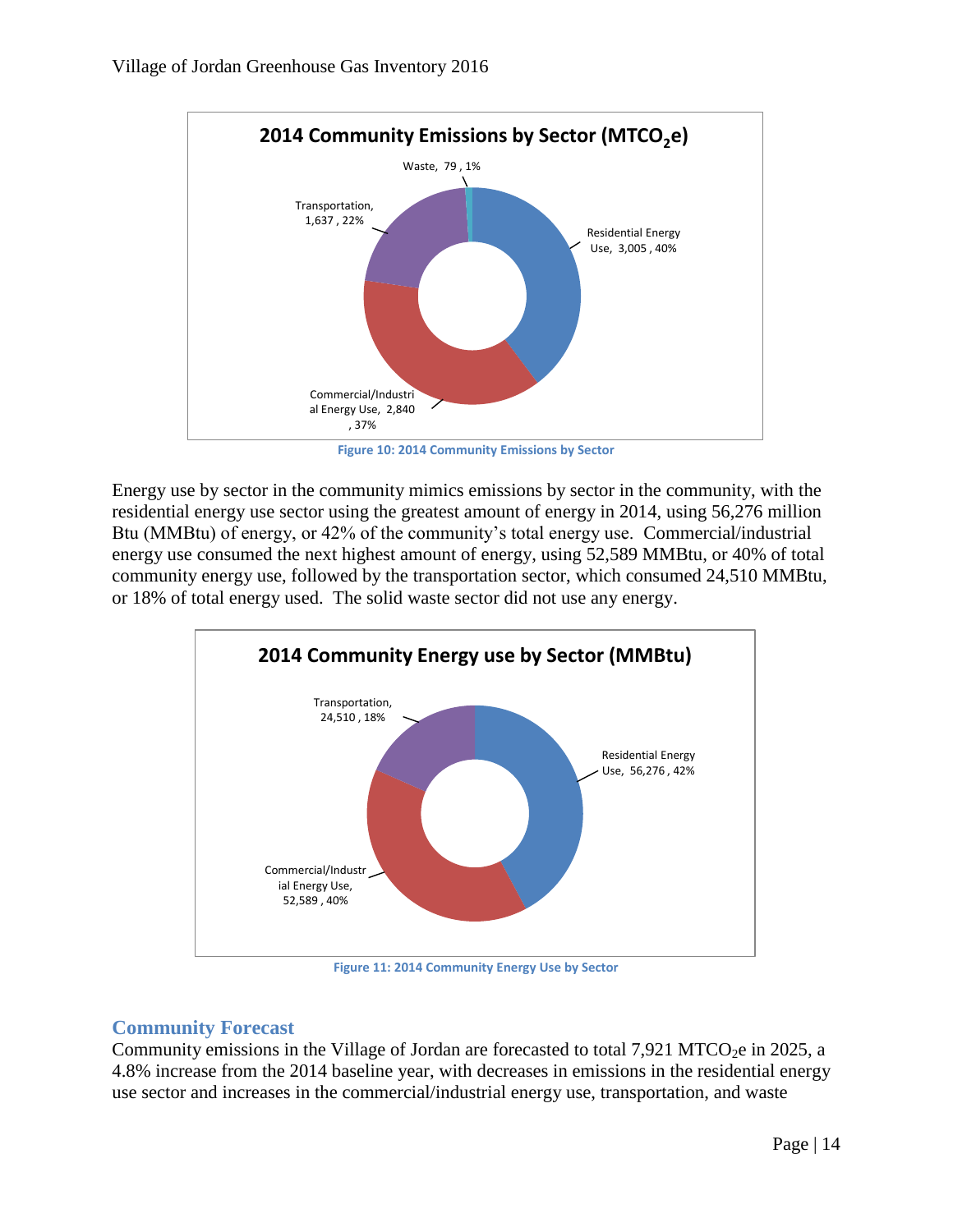sectors compared to the 2014 baseline year. This forecast takes into consideration local and statewide energy use and waste production trends.



**Figure 12: Community Emissions Forecast**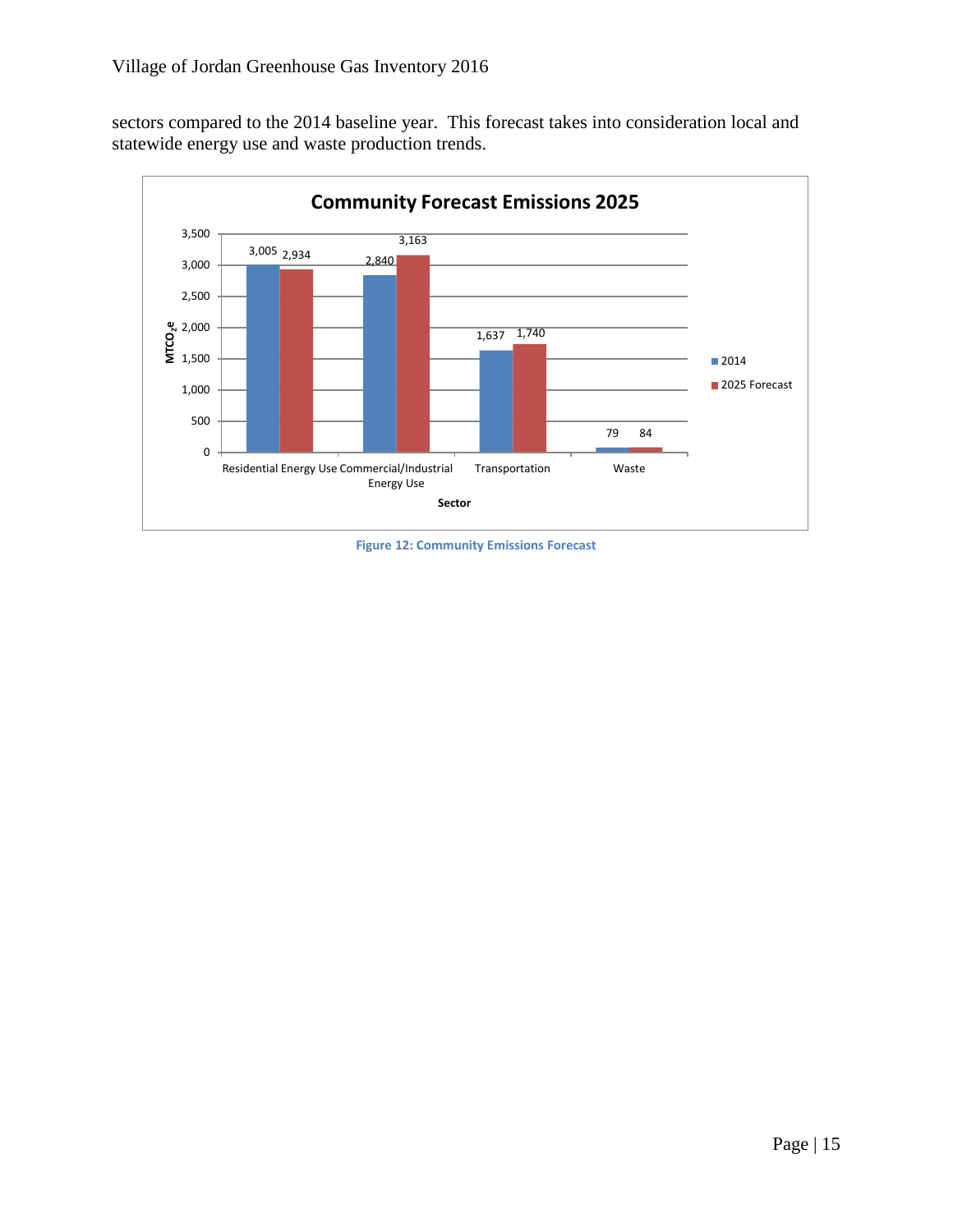# <span id="page-16-0"></span>**V. Discussion**

For this study a scope distinction was important because it isolated emissions information into categories that can be addressed with different means and tools. Direct emissions can be linked back to specific fuel types, whereas indirect emissions from the consumption of electricity are more difficult to quantify. Indirect scope 2 and, to a greater degree, scope 3 emissions have lower potentials to be affected by local policy initiatives. The vast majority of government emissions for Jordan was scope 1 emissions, and thus should garner the most attention when mitigation plans are considered.

The greenhouse gas inventory and forecast is the first milestone in climate action planning, to be followed by developing a reduction goal and then creation of a climate action plan. The reduction goal and climate action plan should take scope differences into account. Sector and source analyses are also important because they will indicate more specifically where emissions are derived from, and because the scope distinction does not apply to community generated emissions which represent the majority of emissions within a municipality.

The data indicated that the greatest percentage of government emissions came from the buildings and facilities sector and should therefore be a focus of the village's Climate Action Plan. The results of this study also indicate that the largest percentage of community emissions came from the residential energy sector for 2014, and this sector is forecasted to remain one of the largest emitting sector through 2025, with the commercial/industrial sector forecasted to surpass it in emissions by 2025. Residential and commercial/industrial emissions should be targeted in the village's future Climate Action Plan so that energy use from these sectors can be reduced, therefore lowering both energy costs and GHG emissions.

The boundaries of this study did not include several considerable sources of emissions, including, but not limited to: employee commute, and waste generated by government operations. These sources were left out due to lack of clarity in data and low potential for influence. This does not diminish the potential for these sectors to be included in future emissions inventories.

This study is the first of its kind for the Village of Jordan. Several other CNY municipalities have undergone inventories, proving that climate mitigation requires local participation. Local participation will no doubt reflect the character and capacity of the particular municipality and should be in accordance with a comprehensive plan. Moving forward, institutionalizing data collection is also important in order to broaden the boundaries of the inventory, streamline further studies, and provide more comprehensive sets. Local participation can continue to be aided with efforts from regional support, including the CNY RPDB, Onondaga County, NYS DEC, and the EPA.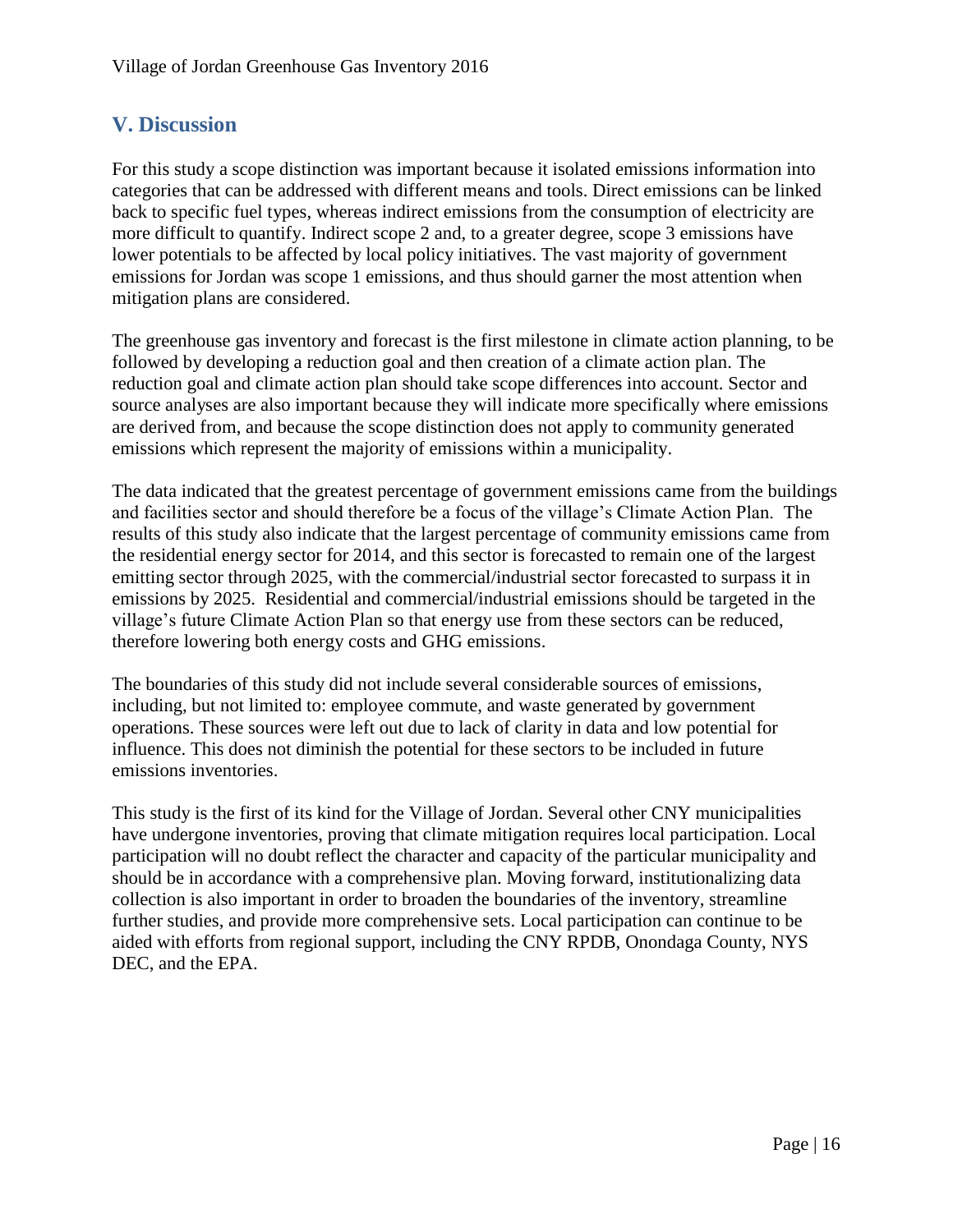## <span id="page-17-0"></span>**VI. Conclusion**

As a Climate Smart Community, the Village of Jordan has partnered with state and local agencies to combat climate change and pledge to reduce greenhouse gas emissions. The first milestone for meeting climate mitigation goals, according to ICLEI-Local Governments for Sustainability, is to conduct a baseline emissions inventory and forecast. This study was the first attempt to comprehensively quantify these emissions for the village. It will provide a benchmark for planning purposes with the goal of setting an emissions reduction target and developing a Climate Action Plan.

Emissions for the Village of Jordan in the 2014 baseline year totaled  $7.777$  MTCO<sub>2</sub>e for all activity covered in this inventory, 216 MTCO<sub>2</sub>e  $(2.8%)$  of which was from government activity and  $7,560$  MTCO<sub>2</sub>e (97.2%) of which was from community-wide activity. The majority of government emissions came from scope 1 sources that are easiest to influence through planning initiatives. Although a considerable proportion came from the community, which is outside direct governmental control, the local government can take steps to reduce their energy use and GHG emissions to serve as an example to the community. The local government can also provide information and assistance to community members to encourage them to take related actions.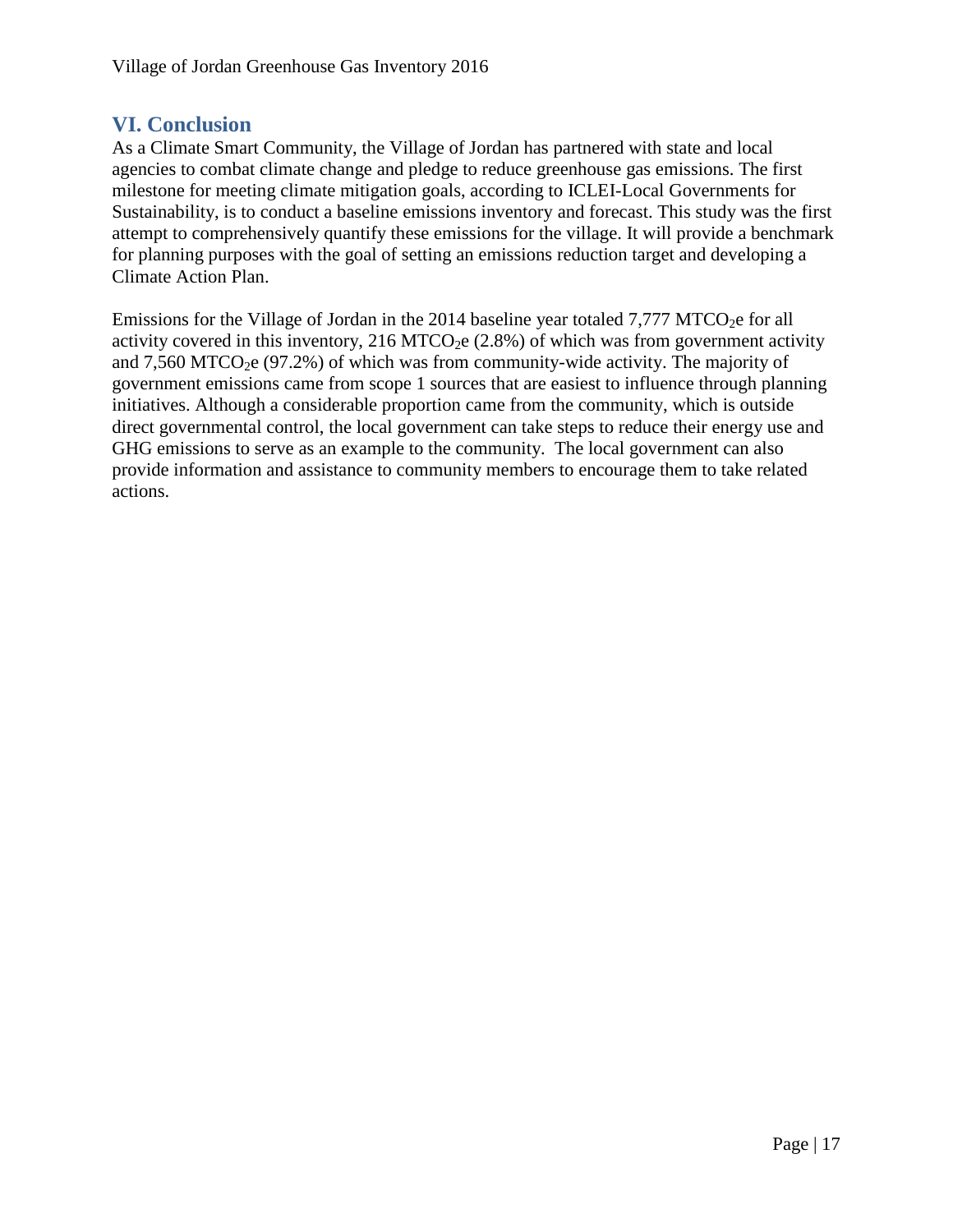# <span id="page-18-0"></span>**Appendix A: Community Protocol Compliance**

ICLEI protocol-compliant inventories must include a table illustrating included and excluded emissions sources and activities, along with final emissions figures. The table below depicts the included and excluded emissions sources and activities and final emissions figures for this inventory and uses ICLEI's notation keys found in the U.S. Community Protocol, Appendix B.

| Emissions Report Summary Table (2014 baseline year)<br>NE- Not estimated<br>NA- not applicable<br>Include estimates of emissions associated with the 5 basic emissions generating activities<br>NO- not occurring<br><b>Accounting Method</b><br>Included (SI, CA) Excluded (IE, NA, NO, NE)<br><b>Emissions Type</b><br><b>Source or Activity</b><br><b>Activity Data</b><br><b>Emissions Factor &amp; Source</b><br><b>Built Environment</b><br>53.02 kg CO <sub>2</sub> /MMBtu; 1 g<br>CH4/MMBtu; 0.1 g N2O/MMBtu;<br>EPA Mandatory Reporting Rule<br>Collected data from utility<br>42.405 (MRR)<br>and put into ClearPath<br>Use of fuel in residential stationary combustion (nat. gas- MMBtu) source and activity<br>CA<br>Averaged distillate fuel oil #1, 2,4<br>Lised ICI FI's LIS<br>EF= 74.5 kg CO2/MMBtu; LPG=<br>Community Protocol<br>62.98 kg CO <sub>2</sub> /MMBtu; EPA<br>Appendix C (Built<br>150 Mandatory Reporting Rule (MRR)<br>Environment), BE 1.2<br>Use of fuel in residential stationary combustion (fuel oil, wood, LPG- MMBtu) source and activity<br>CA<br>53.02 kg CO <sub>2</sub> /MMBtu; 1 g<br>CH4/MMBtu; 0.1 g N2O/MMBtu;<br>EPA Mandatory Reporting Rule<br>Collected data from utility<br>Use of fuel in commercial stationary combustion (nat. gas- MMBtu) source and activity<br>9,609 (MRR)<br>and put into ClearPath<br>CA | CA- community-wide activit<br>Emissions (MTCO2e) |
|-----------------------------------------------------------------------------------------------------------------------------------------------------------------------------------------------------------------------------------------------------------------------------------------------------------------------------------------------------------------------------------------------------------------------------------------------------------------------------------------------------------------------------------------------------------------------------------------------------------------------------------------------------------------------------------------------------------------------------------------------------------------------------------------------------------------------------------------------------------------------------------------------------------------------------------------------------------------------------------------------------------------------------------------------------------------------------------------------------------------------------------------------------------------------------------------------------------------------------------------------------------------------------------------------------------------------------------------------------------------------|--------------------------------------------------|
|                                                                                                                                                                                                                                                                                                                                                                                                                                                                                                                                                                                                                                                                                                                                                                                                                                                                                                                                                                                                                                                                                                                                                                                                                                                                                                                                                                       |                                                  |
|                                                                                                                                                                                                                                                                                                                                                                                                                                                                                                                                                                                                                                                                                                                                                                                                                                                                                                                                                                                                                                                                                                                                                                                                                                                                                                                                                                       |                                                  |
|                                                                                                                                                                                                                                                                                                                                                                                                                                                                                                                                                                                                                                                                                                                                                                                                                                                                                                                                                                                                                                                                                                                                                                                                                                                                                                                                                                       |                                                  |
|                                                                                                                                                                                                                                                                                                                                                                                                                                                                                                                                                                                                                                                                                                                                                                                                                                                                                                                                                                                                                                                                                                                                                                                                                                                                                                                                                                       |                                                  |
|                                                                                                                                                                                                                                                                                                                                                                                                                                                                                                                                                                                                                                                                                                                                                                                                                                                                                                                                                                                                                                                                                                                                                                                                                                                                                                                                                                       |                                                  |
|                                                                                                                                                                                                                                                                                                                                                                                                                                                                                                                                                                                                                                                                                                                                                                                                                                                                                                                                                                                                                                                                                                                                                                                                                                                                                                                                                                       | 2.255                                            |
|                                                                                                                                                                                                                                                                                                                                                                                                                                                                                                                                                                                                                                                                                                                                                                                                                                                                                                                                                                                                                                                                                                                                                                                                                                                                                                                                                                       |                                                  |
| Coal/coke mixed commercial                                                                                                                                                                                                                                                                                                                                                                                                                                                                                                                                                                                                                                                                                                                                                                                                                                                                                                                                                                                                                                                                                                                                                                                                                                                                                                                                            | 511                                              |
| sector= 93.4 kg CO <sub>2</sub> /MMBtu;<br>Averaged distillate fuel oil #1, 2,4<br>Lised ICLET's LIS<br>EFs= 74.5 kg CO <sub>2</sub> /MMBtu; LPG=<br>Community Protocol<br>62.98 kg CO <sub>2</sub> /MMBtu; EPA<br>Appendix C (Built                                                                                                                                                                                                                                                                                                                                                                                                                                                                                                                                                                                                                                                                                                                                                                                                                                                                                                                                                                                                                                                                                                                                  |                                                  |
| Use of commercial stationary combustion (fuel- MMBtu) source and activity<br>324 Mandatory Reporting Rule (MRR)<br>Environment), BE 1.3<br>CA<br><b>N/A</b><br>Industrial Stationary combustion sources (nat. gas- MMBtu) source and activity<br><b>NA</b>                                                                                                                                                                                                                                                                                                                                                                                                                                                                                                                                                                                                                                                                                                                                                                                                                                                                                                                                                                                                                                                                                                            |                                                  |
| Industrial Stationary combustion sources (fuel- MMBtu) source and activity<br><b>N/A</b><br><b>NA</b>                                                                                                                                                                                                                                                                                                                                                                                                                                                                                                                                                                                                                                                                                                                                                                                                                                                                                                                                                                                                                                                                                                                                                                                                                                                                 |                                                  |
|                                                                                                                                                                                                                                                                                                                                                                                                                                                                                                                                                                                                                                                                                                                                                                                                                                                                                                                                                                                                                                                                                                                                                                                                                                                                                                                                                                       |                                                  |
| Electricity                                                                                                                                                                                                                                                                                                                                                                                                                                                                                                                                                                                                                                                                                                                                                                                                                                                                                                                                                                                                                                                                                                                                                                                                                                                                                                                                                           |                                                  |
|                                                                                                                                                                                                                                                                                                                                                                                                                                                                                                                                                                                                                                                                                                                                                                                                                                                                                                                                                                                                                                                                                                                                                                                                                                                                                                                                                                       |                                                  |
| Power generation (natural gas use- therms) source<br><b>N/A</b><br>NA<br>Collected data from utility                                                                                                                                                                                                                                                                                                                                                                                                                                                                                                                                                                                                                                                                                                                                                                                                                                                                                                                                                                                                                                                                                                                                                                                                                                                                  |                                                  |
| 16,518 eGrid 2012 subregion factors (EPA) and put into ClearPath<br>use of electricity by the community (MWh) activity<br>CA<br><b>District Heating/Cooling</b>                                                                                                                                                                                                                                                                                                                                                                                                                                                                                                                                                                                                                                                                                                                                                                                                                                                                                                                                                                                                                                                                                                                                                                                                       | 3,074                                            |
| District Heating/Cooling facilities in community<br>source<br>N/A<br><b>NA</b><br>Use of district heating/cooling by community activity<br>N/A<br><b>NA</b>                                                                                                                                                                                                                                                                                                                                                                                                                                                                                                                                                                                                                                                                                                                                                                                                                                                                                                                                                                                                                                                                                                                                                                                                           |                                                  |
| <b>N/A</b><br>Industrial process emissions in the community source<br><b>NA</b>                                                                                                                                                                                                                                                                                                                                                                                                                                                                                                                                                                                                                                                                                                                                                                                                                                                                                                                                                                                                                                                                                                                                                                                                                                                                                       |                                                  |
| Refrigerant leakage in the community source<br><b>N/A</b><br>NE<br><b>Transportation and other Mobile Sources</b>                                                                                                                                                                                                                                                                                                                                                                                                                                                                                                                                                                                                                                                                                                                                                                                                                                                                                                                                                                                                                                                                                                                                                                                                                                                     |                                                  |
| On-road passenger vehicles                                                                                                                                                                                                                                                                                                                                                                                                                                                                                                                                                                                                                                                                                                                                                                                                                                                                                                                                                                                                                                                                                                                                                                                                                                                                                                                                            |                                                  |
| Used formula: AADT x<br>Road Length x 365 days<br>per year = AVMT. For<br>roads without AADT<br>counts, used "Minimum<br>Maintenance Standards<br>Regulation 239/02," which<br>meant taking length of<br>roadway without AADT<br>counts, multiplying by a<br>ClearPath emission factors for<br>factor of 6 for rural roads,<br>gasoline and diesel (varies by<br>and then dividing the sum<br>vehicle class for N2O & CH4): LGOP by total roadway length to<br>gasoline EF=8.78 kgCO2/gal; diesel receive an average AADT<br>count.<br>3,529,133 EF= 10.21 kgCO2/gal<br>on-road passenger vehicles operating within the community (VMT) source<br>CA                                                                                                                                                                                                                                                                                                                                                                                                                                                                                                                                                                                                                                                                                                                  | 1.637                                            |
|                                                                                                                                                                                                                                                                                                                                                                                                                                                                                                                                                                                                                                                                                                                                                                                                                                                                                                                                                                                                                                                                                                                                                                                                                                                                                                                                                                       |                                                  |
| on-road passenger vehicle travel associated with community land uses (VMT) activity<br>N/A<br>NF<br>On-road freight vehicles                                                                                                                                                                                                                                                                                                                                                                                                                                                                                                                                                                                                                                                                                                                                                                                                                                                                                                                                                                                                                                                                                                                                                                                                                                          |                                                  |
| on-road freight and service vehicles operating within the community boundary source<br>N/A<br><b>NF</b><br>on-road freight and service vehicle travel associated with community land uses activity<br>N/A<br>NE                                                                                                                                                                                                                                                                                                                                                                                                                                                                                                                                                                                                                                                                                                                                                                                                                                                                                                                                                                                                                                                                                                                                                       |                                                  |
|                                                                                                                                                                                                                                                                                                                                                                                                                                                                                                                                                                                                                                                                                                                                                                                                                                                                                                                                                                                                                                                                                                                                                                                                                                                                                                                                                                       |                                                  |
| On-road transit vehicles operating within the community boundary source<br>N/A<br>NE<br><b>Transit Rail</b>                                                                                                                                                                                                                                                                                                                                                                                                                                                                                                                                                                                                                                                                                                                                                                                                                                                                                                                                                                                                                                                                                                                                                                                                                                                           |                                                  |
| transit rail vehicles operating within the community boundary source<br>N/A<br>NE<br>N/A<br>$\mathsf{NE}\xspace$<br>use of transit rail travel by community activity                                                                                                                                                                                                                                                                                                                                                                                                                                                                                                                                                                                                                                                                                                                                                                                                                                                                                                                                                                                                                                                                                                                                                                                                  |                                                  |
| Inter-city passenger rail vehicles operating within the community boundary<br><b>N/A</b><br><b>NE</b><br>source                                                                                                                                                                                                                                                                                                                                                                                                                                                                                                                                                                                                                                                                                                                                                                                                                                                                                                                                                                                                                                                                                                                                                                                                                                                       |                                                  |
| Freight rail vehicles operating within the community boundary source<br><b>N/A</b><br><b>NE</b><br>Marine                                                                                                                                                                                                                                                                                                                                                                                                                                                                                                                                                                                                                                                                                                                                                                                                                                                                                                                                                                                                                                                                                                                                                                                                                                                             |                                                  |
| N/A<br><b>NA</b><br>Marine vessels operating within community boundary source                                                                                                                                                                                                                                                                                                                                                                                                                                                                                                                                                                                                                                                                                                                                                                                                                                                                                                                                                                                                                                                                                                                                                                                                                                                                                         |                                                  |
| use of ferries by community activity<br><b>N/A</b><br><b>NA</b><br>Off-road surface vehicles and other mobile equipment operating within community boundary source<br>N/A<br><b>NE</b>                                                                                                                                                                                                                                                                                                                                                                                                                                                                                                                                                                                                                                                                                                                                                                                                                                                                                                                                                                                                                                                                                                                                                                                |                                                  |
| Use of air travel by the community activity<br>N/A<br>NF                                                                                                                                                                                                                                                                                                                                                                                                                                                                                                                                                                                                                                                                                                                                                                                                                                                                                                                                                                                                                                                                                                                                                                                                                                                                                                              |                                                  |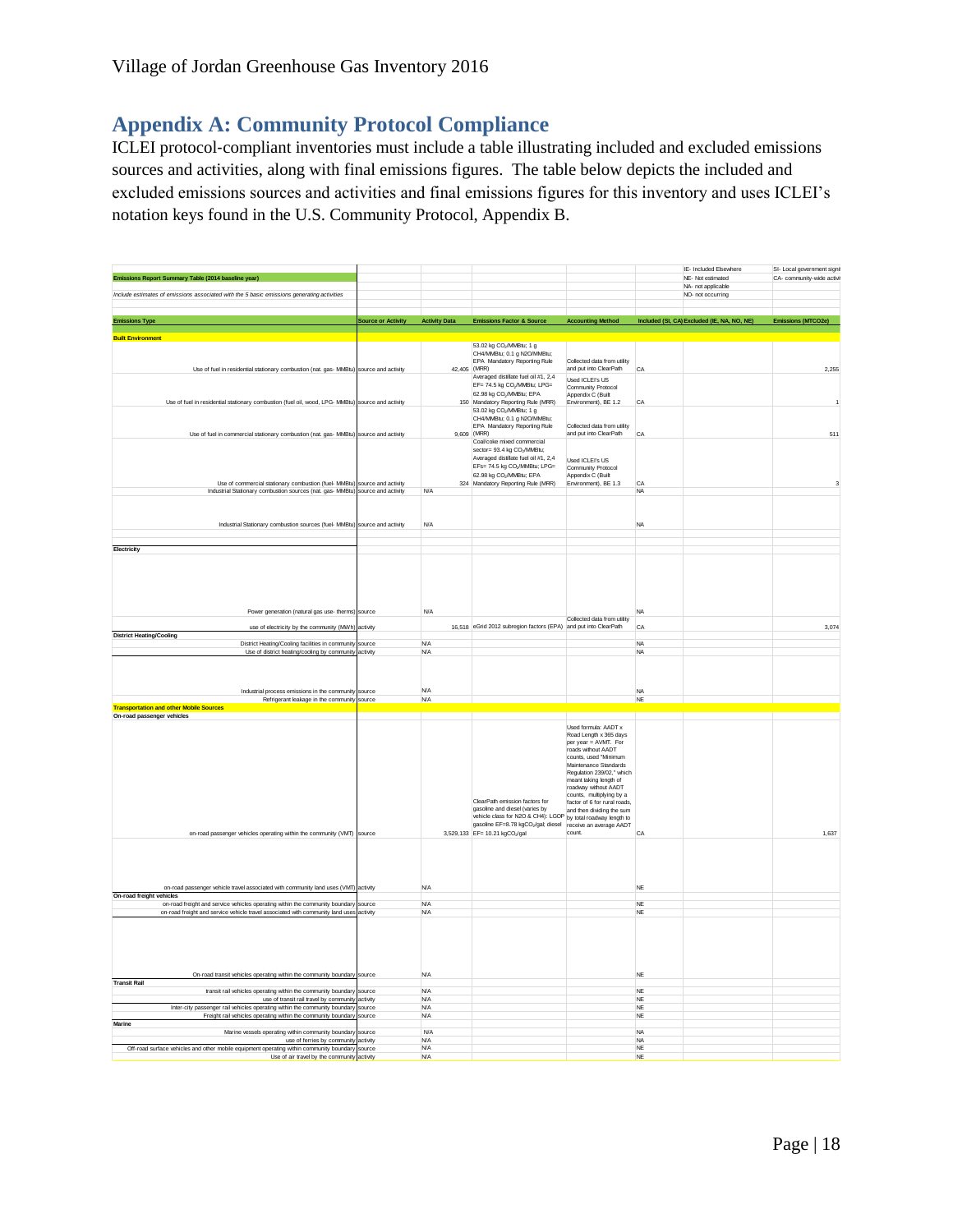# Village of Jordan Greenhouse Gas Inventory 2016

| <b>Solid Waste</b>                                                                                                                                                                                                          |            |                                                                                                                 |           |        |
|-----------------------------------------------------------------------------------------------------------------------------------------------------------------------------------------------------------------------------|------------|-----------------------------------------------------------------------------------------------------------------|-----------|--------|
| <b>Solid Waste</b>                                                                                                                                                                                                          |            |                                                                                                                 |           |        |
| Operation of solid waste disposal facilities in community source                                                                                                                                                            | <b>N/A</b> |                                                                                                                 | <b>NA</b> |        |
| generation and disposal of solid waste by the community source and activity                                                                                                                                                 | 939.43     | Used ICLEI's US<br>Community Protocol<br>Appendix E (Solid Waste<br>Emission Activities and<br>Sources), SW 2.2 | CA        | 79.041 |
| <b>Water and Wastewater</b>                                                                                                                                                                                                 |            |                                                                                                                 |           |        |
| Potable Water- Energy Use                                                                                                                                                                                                   |            |                                                                                                                 |           |        |
| Operation of water delivery facilities in the community source                                                                                                                                                              | <b>N/A</b> |                                                                                                                 | IE        |        |
| Use of energy associated with use of potable water by the community activity                                                                                                                                                | <b>N/A</b> |                                                                                                                 | IE        |        |
|                                                                                                                                                                                                                             | N/A        |                                                                                                                 | <b>NE</b> |        |
| Use of energy associated with generation of wastewater by the community activity                                                                                                                                            |            |                                                                                                                 |           |        |
| <b>Centralized Wastewater Systems- Process Emissions</b><br>Process emissions from operation of wastewater treatment facilities located in community source                                                                 | N/A        |                                                                                                                 | <b>NA</b> |        |
|                                                                                                                                                                                                                             | <b>N/A</b> |                                                                                                                 | <b>NA</b> |        |
| process emissions associated with generation of wastewater by community activity<br>Use of septic systems in community source and activity                                                                                  | N/A        |                                                                                                                 | <b>NA</b> |        |
| <b>Agriculture</b>                                                                                                                                                                                                          |            |                                                                                                                 |           |        |
|                                                                                                                                                                                                                             | N/A        |                                                                                                                 | <b>NE</b> |        |
| Domesticated animal production source                                                                                                                                                                                       | <b>N/A</b> |                                                                                                                 | <b>NE</b> |        |
| Manure decomposition and treatment source                                                                                                                                                                                   |            |                                                                                                                 |           |        |
| <b>Upstream Impacts of Community-wide Activities</b><br>Upstream impacts of fuels used in stationary applications by community activity                                                                                     | <b>N/A</b> |                                                                                                                 | <b>NE</b> |        |
| upstream and transmissions and distribution impacts of purchased electricity used by the<br>community activity                                                                                                              | N/A        |                                                                                                                 | <b>NE</b> |        |
| upstream impacts of fuels used for transportation in trips associated with the community activity                                                                                                                           | <b>N/A</b> |                                                                                                                 | <b>NE</b> |        |
| upstream impacts of fuels used by water and wastewater facilities for water used and wastewater<br>generated within the community boundary activity                                                                         | <b>N/A</b> |                                                                                                                 | NE.       |        |
| Upstream impacts of select materials (concrete, food, paper, carpets, etc.) used by the whole<br>community (additional community-wide flows of goods & services will create significant double<br>counting issues) activity | N/A        |                                                                                                                 | <b>NE</b> |        |
| <b>Independent Consumption-Based Accounting</b>                                                                                                                                                                             |            |                                                                                                                 |           |        |
| Household consumption (e.g., gas & electricity, transportation, and the purchase of all other food,<br>goods and services by all households in the community) activity                                                      | <b>N/A</b> |                                                                                                                 | NE.       |        |
| Government consumption (e.g., gas & electricity, transportation, and the purchase of all other<br>food, goods and services by all governments in the community) activity                                                    | N/A        |                                                                                                                 | <b>NE</b> |        |
| Lifecycle emissions of community businesses (e.g., gas & electricity, transportation, and the<br>purchase of all other food, goods and services by all businesses in the community) activity                                | N/A        |                                                                                                                 | <b>NE</b> |        |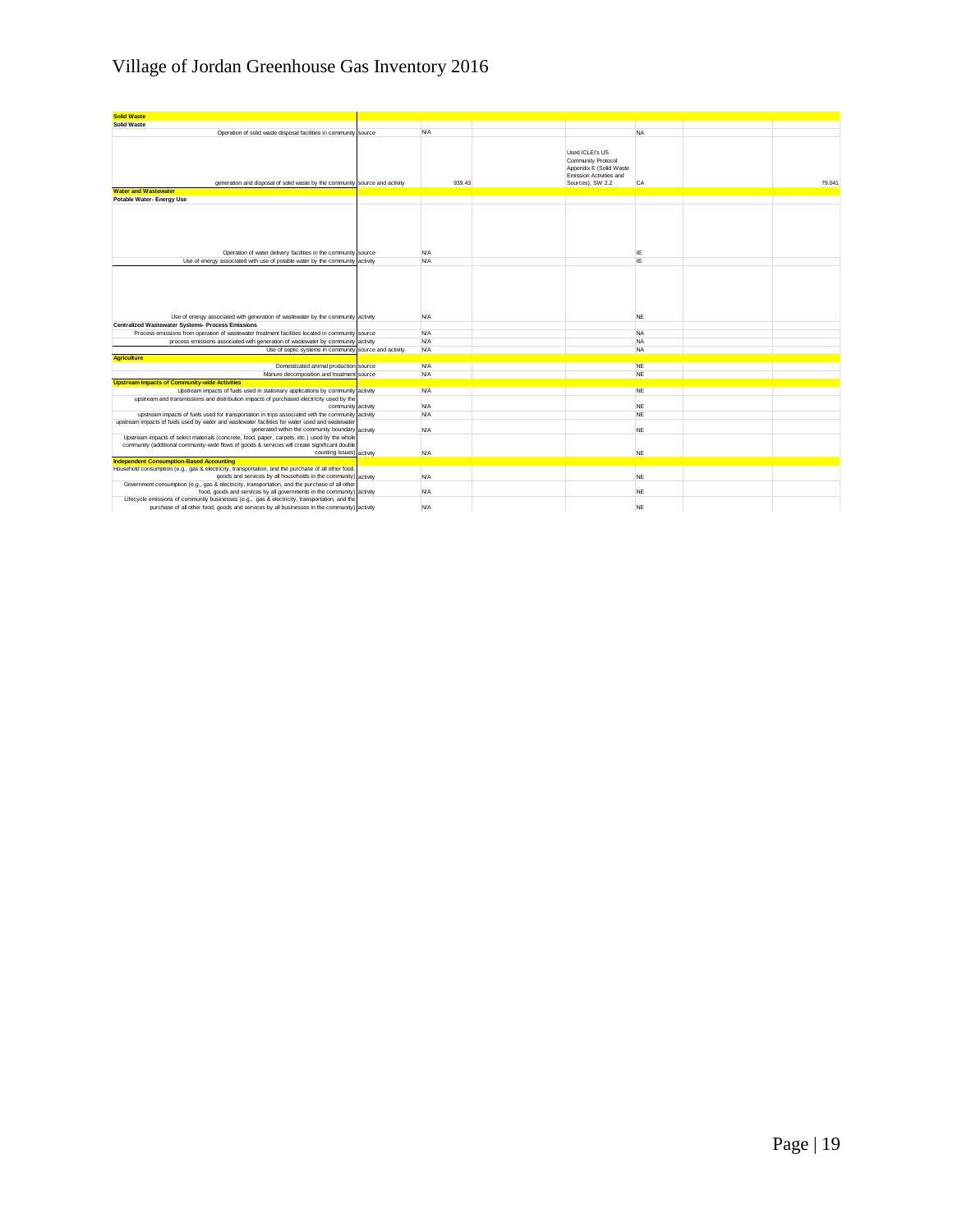# <span id="page-20-0"></span>**Appendix B: Estimation Method for Vehicle Miles Traveled**

The New York State Department of Transportation (NYSDOT) Traffic Data Viewer and information collected by the Syracuse Metropolitan Transportation Council (SMTC) provided data on the Annual Average Daily Traffic (AADT) going through the Village of Jordan. Internal GIS data was utilized to generate road lengths within the village boundary, and these lengths were multiplied with the traffic counts to derive estimates for daily vehicle miles travelled (DVMT). DVMT was then multiplied by 365 days per year to derive annual vehicle miles traveled (AVMT). These estimates were entered into ClearPath to calculate emissions using the VMT & MPG calculator.

The NYSDOT relies on actual and estimated traffic counts for their model, which may result in slight over or under estimations in the average daily traffic data. Additionally, the counts do not distinguish between origin and destination; therefore, these counts represent all vehicle trips that begin, end, and travel through the Village of Jordan, therefore resulting in slight overestimations of village VMT. Also, the NYSDOT tracks traffic counts for main arteries only; therefore, additional calculations for AADT were needed to estimate AVMT for local/collector roads, as well as some main arteries that do not have AADTs available. The total length of roads in Jordan with traffic counts is 1.934 miles in 2014, while 7.509 miles of roads do not have AADT counts available.

According to the *Minimum Maintenance Standards Regulation 239/02*, a set of guidelines produced by the Association of Municipalities of Ontario to help local communities estimate traffic volume, while conducting an AADT count, it is possible to estimate the traffic volume for dead-ends and cul-de-sacs to avoid resource intensive counts. This is done by multiplying the number of houses on the roadway by a factor of 6 for rural areas and 10 for urban areas.

This method was applied to the Village of Jordan for the roads without AADT counts. It was determined that there are 511 occupied households in the Village of Jordan, according to the 2010 US Census. It was assumed that all 511 homes are on roadways that do not have a count, since most houses are on local/collector roads and almost all local/collector roads in Jordan did not have an AADT count. By multiplying 511 homes by 6, a combined AADT count of 3,066 was calculated for all 7.509 miles of roads without AADT counts available. In order to calculate VMTs, an average AADT value was needed, and derived by dividing 3,066 by the 7.509 miles of uncounted roadway. This gave an average AADT value of 408, which was applied to all roadways that did not have a count.

There is some error involved in this method. For instance, the method is meant to be applied to dead end streets and cul-de-sacs, but this study applied it to all roads in Jordan without AADT counts available. In addition, there may have been some double counting if homes in Jordan are located on roads that have AADT counts available. However, counting the number of houses on each road that did not have an AADT count would have been time consuming, and this VMT calculation is supposed to serve as a general reference for the village, not as an exact figure. Although this method involves some error, it is the best estimation of traffic volume given the availability of data.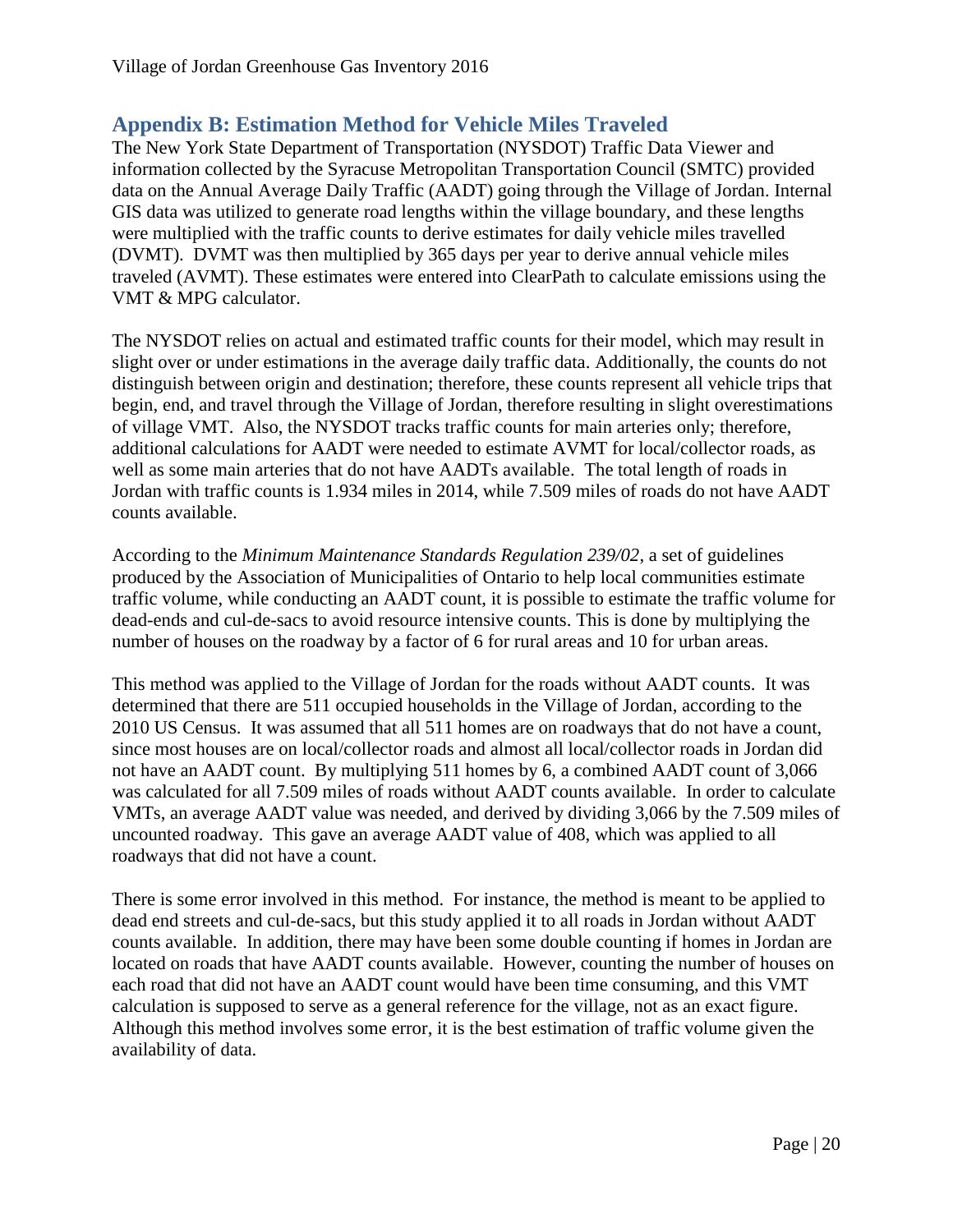| <b>BEGINDESC</b>       | <b>ENDDESC</b>                    | <b>TDV ROUTE</b> | <b>AADT</b> | <b>LENGTH</b><br>(MILES) | <b>LENGTH IN</b><br><b>VILLAGE OF</b><br><b>JORDAN</b><br>(MILES) | <b>RATIO OF</b><br><b>LENGTH IN</b><br><b>VILLAGE OF</b><br><b>JORDAN</b> | <b>DVMT</b> |
|------------------------|-----------------------------------|------------------|-------------|--------------------------|-------------------------------------------------------------------|---------------------------------------------------------------------------|-------------|
| WHITING RD             | <b>MAIN ST</b>                    | NY317            | 3,778       | 0.701                    | 0.701                                                             | 1.000                                                                     | 2,647.594   |
| RT 317 JORDAN          | RT 173                            | NY31             | 3,604       | 5.880                    | 0.314                                                             | 0.053                                                                     | 1,130.694   |
| Cayuga/Onon Co<br>Line | RT 317 JORDAN                     | NY31             | 3,321       | 1.070                    | 0.359                                                             | 0.336                                                                     | 1,192.730   |
| <b>MAIN ST</b>         | RT 31 JORDAN<br><b>END RT 317</b> | NY317            | 2914        | 0.560                    | 0.560                                                             | 1.000                                                                     | 1,631.840   |

| <b>Total DVMT:</b>                    | 6,602.86     |
|---------------------------------------|--------------|
| Days per year:<br><b>Total Annual</b> | 365          |
| <b>VMT</b><br>$(AVMT)$ :              | 2,410,043.16 |

**Table 3: 2014 Village of Jordan Traffic Data for Road Segments with Available AADT**

| # occupied housing units:                                 | 511          |
|-----------------------------------------------------------|--------------|
| <b>Total AADT</b> for roads not                           |              |
| accounted for above:<br>Days per year:                    | 3,066<br>365 |
| <b>Average AADT</b> for roads not<br>accounted for above: | 408          |
| <b>Total Annual VMT for manually</b><br>calculated roads: | 1,119,090    |

**Table 4: 2014 Village of Jordan Traffic Data for Road Segments without Available AADT**

AVMT for road segments with available AADT and for road segments without available AADT were then added to generate total AVMT for the Village of Jordan, 3,529,133.164 miles in 2014.